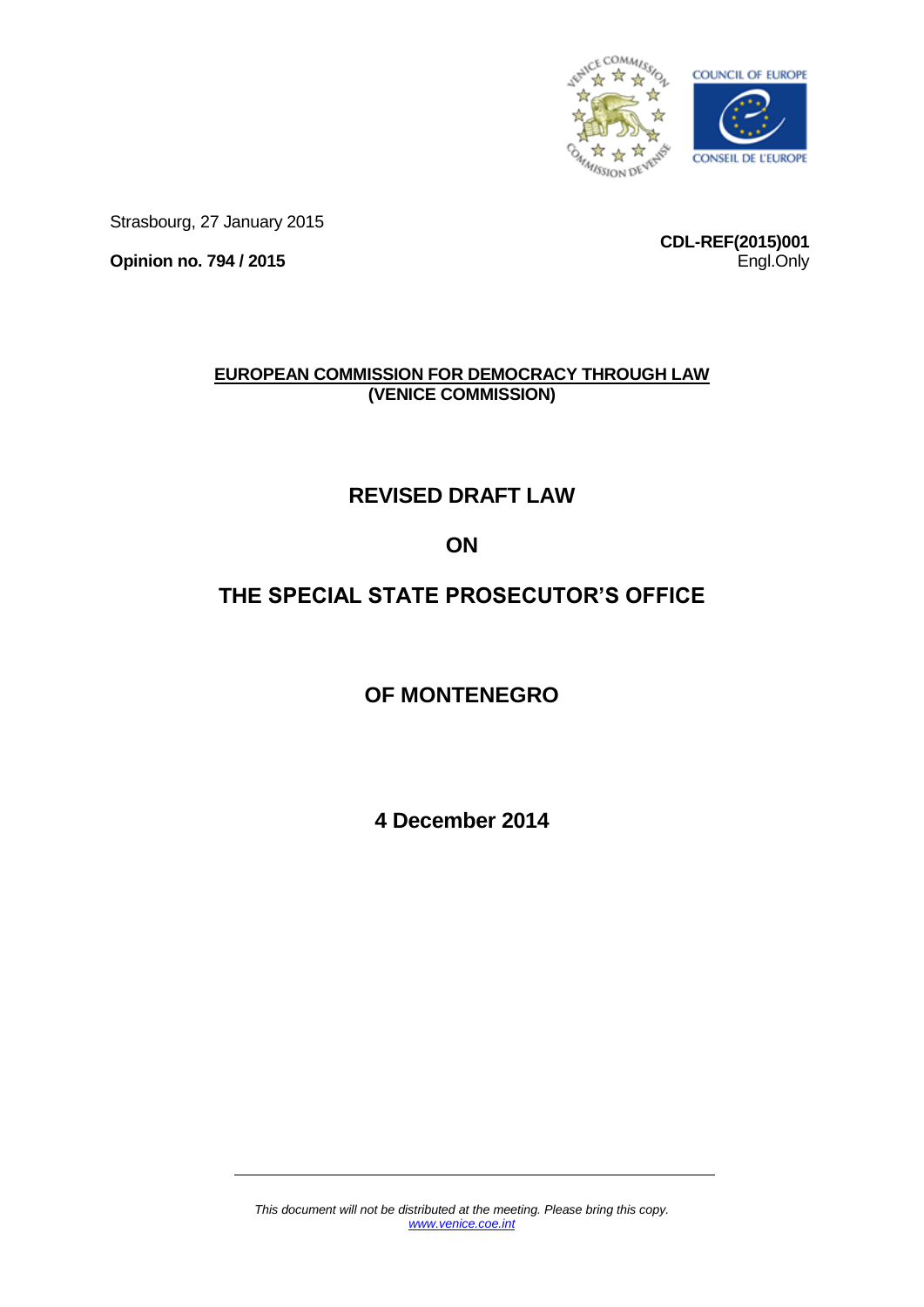*Montenegro GOVERNMENT OF MONTENEGRO No: 08-2856/4 Podgorica, 4 December 2014*

# **To the attention of THE SPEAKER OF THE PARLIAMENT OF MONTENEGRO**

## **PODGORICA**

At the session held on 4 December 2014, the Government of Montenegro adopted the **PROPOSAL FOR THE LAW ON SPECIAL PUBLIC PROSECUTOR'S OFFICE**, which is enclosed in the attachment, for the purpose of launching the procedure at the Parliament of Montenegro.

The Government proposes to the Parliament, in accordance with Article 151 of the Rules of Procedure of the Parliament of Montenegro (Official Gazette of the Republic of Montenegro 51/06, 66/06 and Official Gazette of Montenegro 88/09, 80/10, 39/11 and 25/12), to adopt this Law in a summary procedure, given the reasons contained in the rationale of the Proposal for the Law.

DUŠKO MARKOVIĆ, Deputy Prime Minister and Minister of Justice and BRANKA LAKOČEVIĆ, Deputy Minister of Justice have been designated as the representatives of the Government who will participate in the work of the Parliament and its working bodies, on the occasion of consideration of the Proposal for this Law.

> PRIME MINISTER Milo Đukanović, signed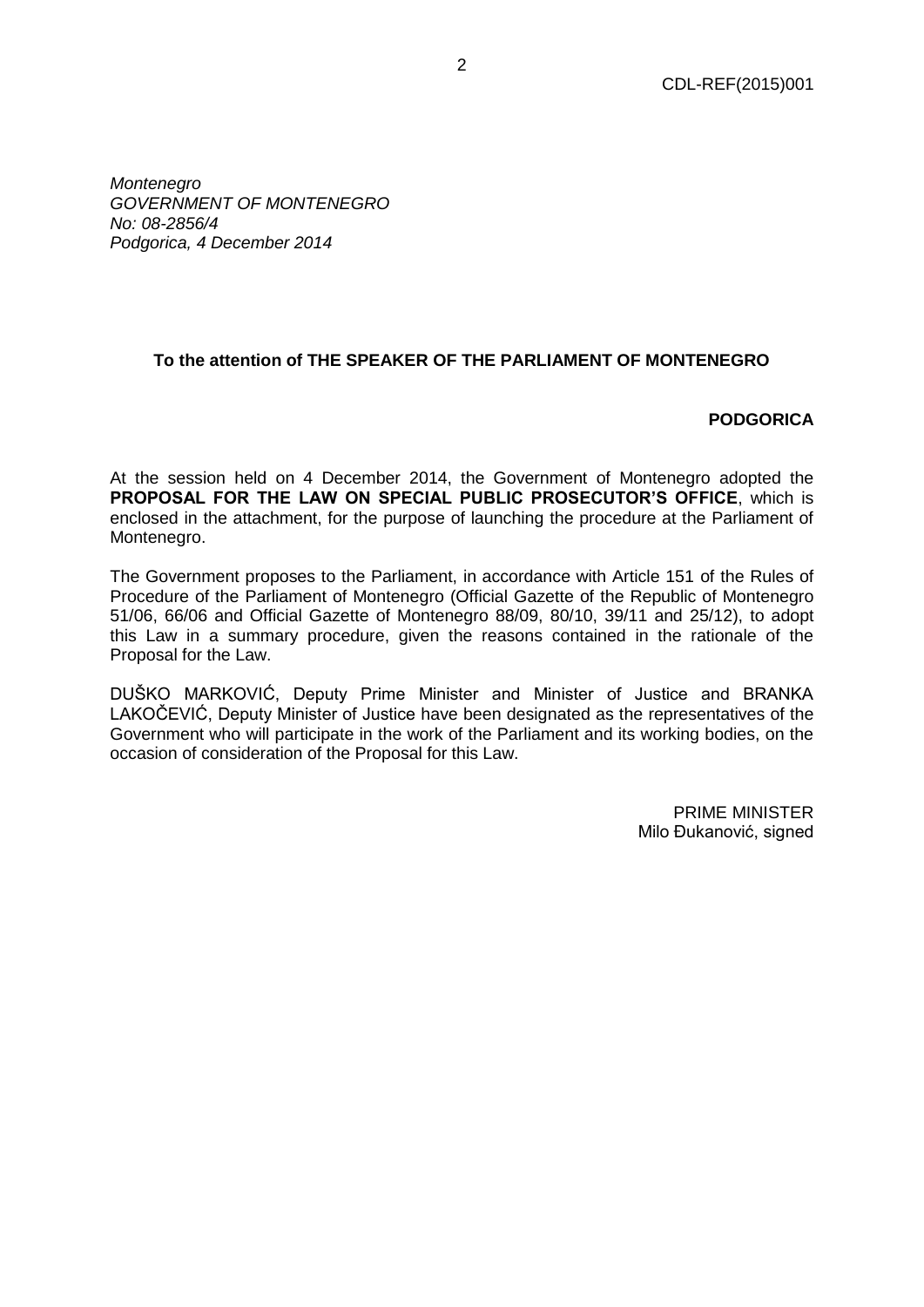

# **LAW ON SPECIAL PUBLIC PROSECUTOR`S OFFICE**

## **I BASIC PROVISIONS**

#### **Scope of the Law Article 1**

This Law shall govern organisation and jurisdiction of the Special Public Prosecutor`s Office, requirements and procedure for election of the chief special prosecutor and special prosecutors and relationship with other state authorities and state administrative authorities, as well as the other matters relevant for operation of the Special Public Prosecutor`s Office.

### **Special Public Prosecutor`s Office Article 2**

The Special Public Prosecutor`s Office shall be established for the territory of Montenegro within the Public Prosecution Service which is a unique and autonomous authority.

The Special Public Prosecutor`s Office shall take all the actions falling within its jurisdiction before the Special Division of the High Court in Podgorica.

The seat of the Special Public Prosecutor`s Office shall be in Podgorica.

#### **Jurisdiction Article 3**

The Special Public Prosecutor`s Office shall have jurisdiction for the prosecution of criminal perpetrators as follows:

1) organised crime, regardless of duration of the prescribed punishment;

- 2) high-level corruption;
- a) if a public official committed the following criminal offences:

- abuse of office,

- fraud in the conduct of an official duty,
- trading in influence,
- inciting to engage in trading in influence,
- passive bribery,
- active bribery,

b) if the proceeds of crime exceeding the amount of EUR 40,000 have been obtained by committing the following criminal offences:

- abuse of position in business undertakings,

- abuse of authority in economy,
- 3) money laundering;
- 4) terrorism and
- 5) war crimes.

A public official, within the meaning of this Law, shall be a person who is elected, nominated or appointed to a state authority, state administrative authority, local self-government authority, local administration authority(hereinafter referred to as: official authority), independent authority, regulatory authority, public institution, public enterprise or to any other business organisation or legal entity that exercises public powers or undertakes activities of public interest or is owned by the state, as well as a person whose election, nomination and appointment are subject to the consent of the official authority.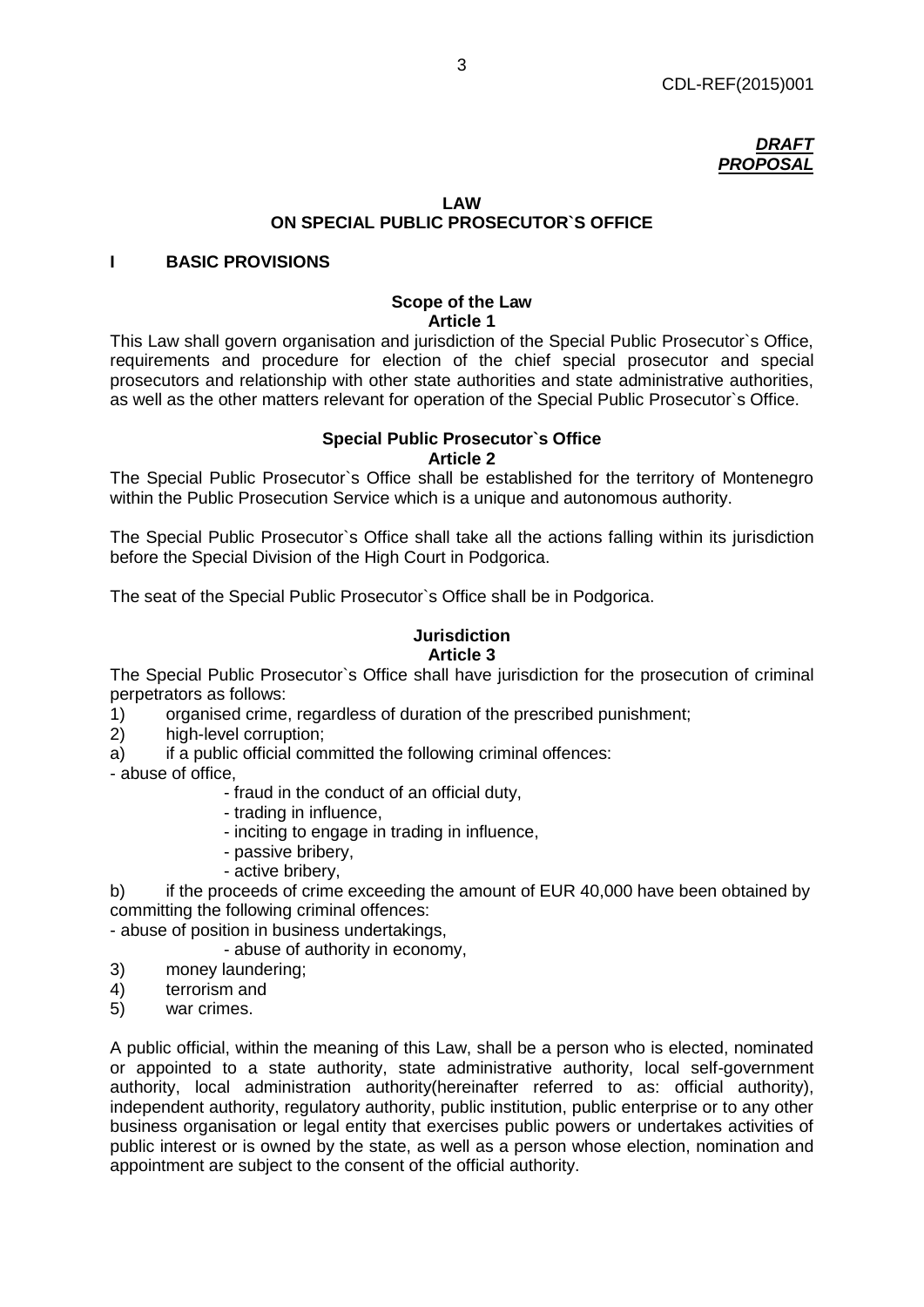### **Managing the Special Public Prosecutor`s Office Article 4**

The tasks involving prosecution of the perpetrators of criminal offences referred to in Article 3 of this Law shall be carried out by the chief special prosecutor as the head of the public prosecutor`s office and special prosecutors as public prosecutors, whose number shall be established by the Prosecutorial Council in accordance with the Law on Public Prosecution Service.

The chief special prosecutor shall be accountable for his/her work and work of the Special Public Prosecutor`s Office to the supreme public prosecutor, whereas special prosecutors shall be accountable for their work to the chief special prosecutor.

#### **Institutional Supervision Article 5**

Supervision over operation of the Special Public Prosecutor`s Office shall be exercised by the Supreme Public Prosecutor`s Office in accordance with the supervision plan established by the supreme public prosecutor in accordance with the Law on Public Prosecution Service.

# **Funds for Operation Article 6**

Funds for operation of the Special Public Prosecutor`s Office shall be allocated in a budget item envisaged for the Public Prosecution Service.

#### **Relationship between Laws Article 7**

Provisions of the Law on Public Prosecution Service shall apply accordingly to the matters that are not regulated under this Law.

#### **Use of Gender Sensitive Language Article 8**

The terms used in this Law for physical entities in masculine gender shall mean the same terms in feminine gender.

# I. **II ORGANISATION OF THE SPECIAL PUBLIC PROSECUTOR`S OFFICE**

# **Internal Organisation**

**Article 9**

The Special Public Prosecutor`s Office shall have divisions and services.

Divisions shall be organised to carry out tasks involving criminal prosecution, financial investigations, analytics and research and international cooperation.

Services may be set up for public relations, as well as for the purpose of carrying out professional, administrative and technical tasks.

#### **Divisions Article 10**

The Division for Criminal Prosecution Tasks shall carry out tasks involving preliminary inquiry, investigation, as well as the tasks involving cooperation with other authorities.

The Division for Financial Investigations shall carry out tasks involving collection of data and their analysis for the purpose of establishing the exact value of the proceeds of crime, detecting assets obtained by committing a criminal offence, while it also takes measures to ensure that the assets are confiscated.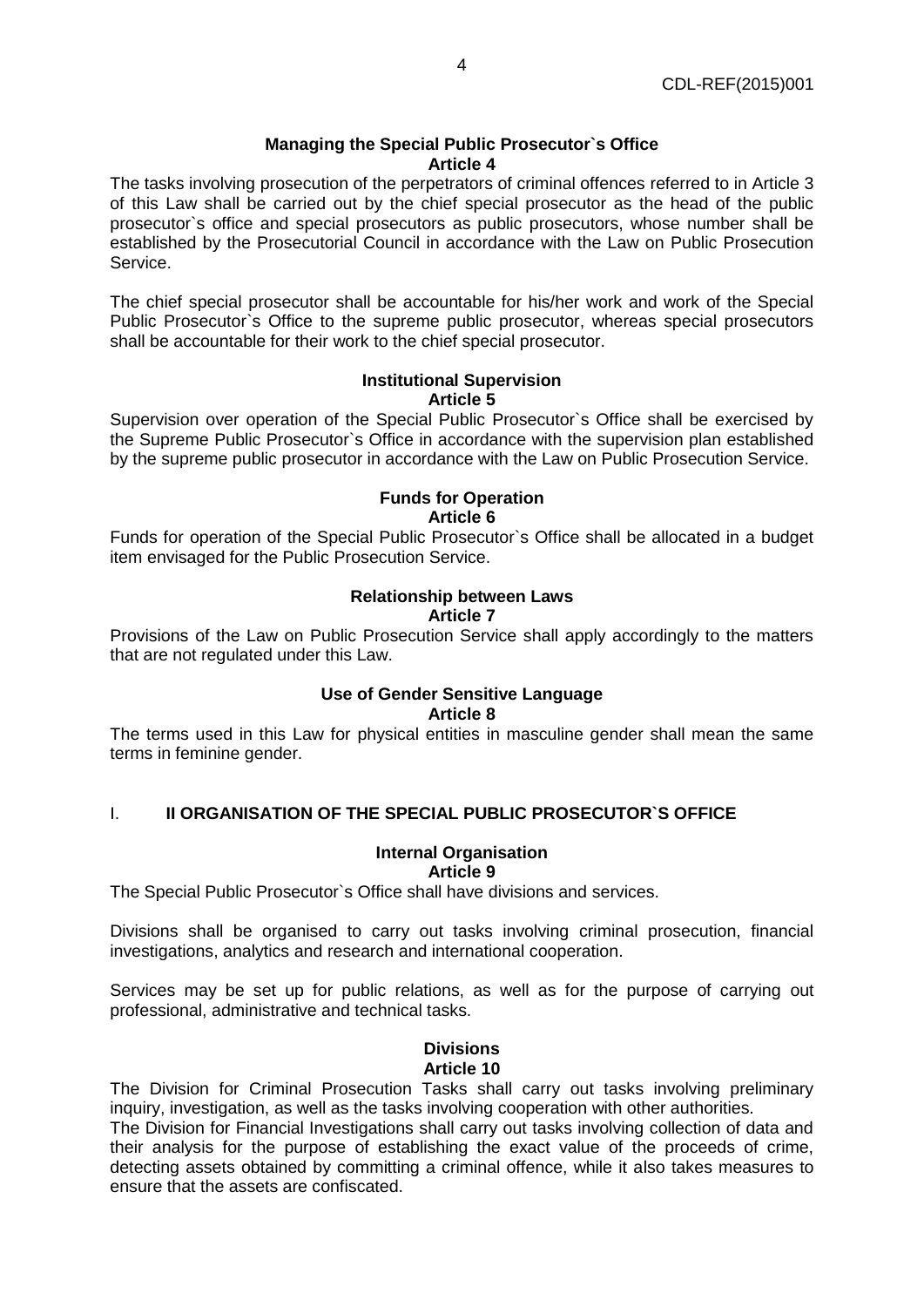The Division for Analytics and Research shall carry out tasks involving creation and maintenance of technical conditions for the exchange of and access to data in the databases of other state authorities, as well as statistical reporting and monitoring of cases.

The Division for International Cooperation shall carry out tasks involving cooperation with the competent authorities and bodies of other states and international organisations, appointment of members of the joint investigative team which is set up on the basis of an international treaty for the purpose of criminal prosecution for the criminal offences that fall within jurisdiction of the Special Public Prosecutor`s Office.

# **Activity Report Article 11**

The chief special prosecutor shall submit a six-month activity report on the Special Public Prosecutor`s Office to the supreme public prosecutor.

The chief special prosecutor shall submit activity report on the Special Public Prosecutor`s Office to the Prosecutorial Council at the latest by 10 February of the current year for the previous year and shall post it, within the same time-limit, on the website of the Special Public Prosecutor`s Office.

At the request of the supreme public prosecutor, or of the Prosecutorial Council, the chief special prosecutor shall submit separate, i.e. periodic reports within the time-limit set by the supreme public prosecutor or by the Prosecutorial Council.

The chief special prosecutor shall be accountable for accuracy of the data contained in the reports.

# **III ELECTION OF THE CHIEF SPECIAL PROSECUTOR AND SPECIAL PROSECUTOR**

## **Requirements for Election of the Chief Special Prosecutor Article 12**

To the position of the chief special prosecutor may be elected a person who meets general work requirements for state administration, and who:

1) graduated from law school with the VII1 level of educational qualification;

2) passed judicial exam;

3) has at least 12 years of work experience as public prosecutor, judge or attorney, and

4) whose previous work shows that he/she has special knowledge and competences to work on the cases falling within jurisdiction of the Special Public Prosecutor`s Office.

## **Requirements for Election of the Special Prosecutor Article 13**

To the position of the special prosecutor may be elected a person who meets general work requirements for state administration, and who:

1) graduated from law school with the VII1 level of educational qualification;

2) passed judicial exam;

3) has at least ten years of work experience as public prosecutor, judge or attorney, and

4) whose previous work shows that he/she has special knowledge and competences to work on the cases falling within jurisdiction of the Special Public Prosecutor`s Office.

#### **Public Advertisement Article 14**

The Prosecutorial Council shall elect the chief special prosecutor and special prosecutors on the basis of a public advertisement.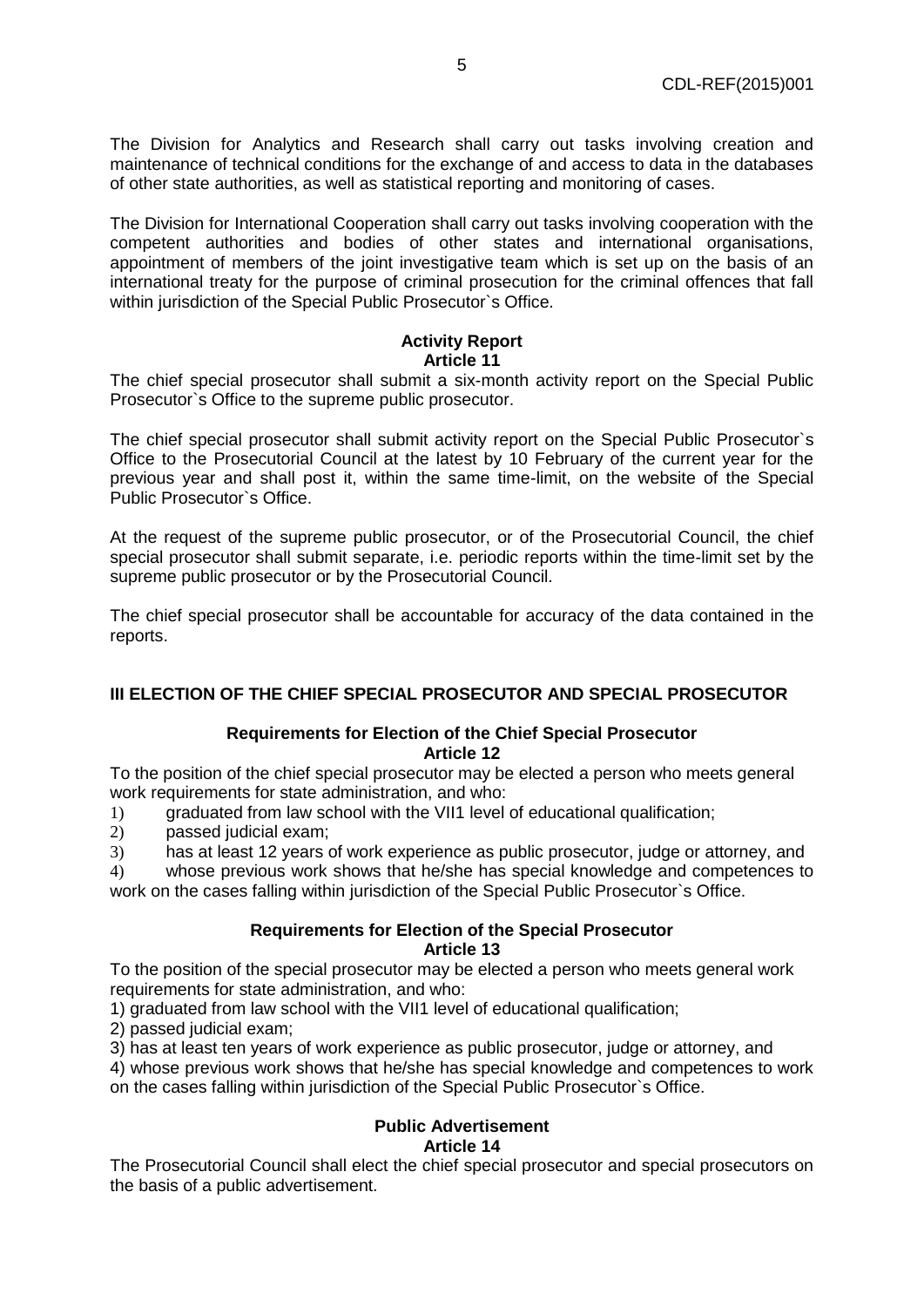The Prosecutorial Council shall advertise vacancies for the chief special prosecutor, i.e. special prosecutor in the Official Gazette of Montenegro and in one print media with the head office in Montenegro.

The time-limit for candidates to file their applications shall be 15 days from the day of publishing the advertisement referred to in paragraph 2 of this Article.

# **Acting upon Applications Article 15**

Applications to the public advertisement shall be submitted together with the proofs of fulfilling the requirements for election to the position of the chief special prosecutor, i.e. special prosecutor to the Prosecutorial Council within 15 days from the day the advertisement has been published.

The Prosecutorial Council shall dismiss untimely and incomplete applications.

The applicant may initiate administrative dispute against the decision to dismiss untimely and incomplete application.

## **List of Candidates Article 16**

The Prosecutorial Council shall compile the list of candidates who meet the requirements set out by the law for election to the position of the chief special prosecutor, i.e. special prosecutor.

# **Criteria**

# **Article 17**

The criteria for election to the position of the chief special prosecutor and special prosecutors shall be expert knowledge and competence to discharge prosecutorial functions.

Expert knowledge shall be evaluated on the basis of the following sub-criteria:

1) professional development (continuous training and other forms of training);

2) published scientific and professional papers and other activities in the field of profession.

Competence to discharge prosecutorial function shall be evaluated on the basis of the following sub-criteria:

- 1) work experience;
- 2) quantity and quality of work;
- 3) motivation to work in the Special Public Prosecutor`s Office;
- 4) good communication skills;
- 5) ability to make decisions;
- 6) understanding the role of public prosecutor in society.

# **Criteria Evaluation**

# **Article 18**

Expert knowledge of the candidate for the chief special prosecutor. i.e. special prosecutor shall be evaluated on the basis of proofs submitted along with the candidate` s application.

Competence to discharge prosecutorial function of the candidate for the chief special prosecutor, i.e. special prosecutor shall be evaluated on the basis of the opinion and the interview.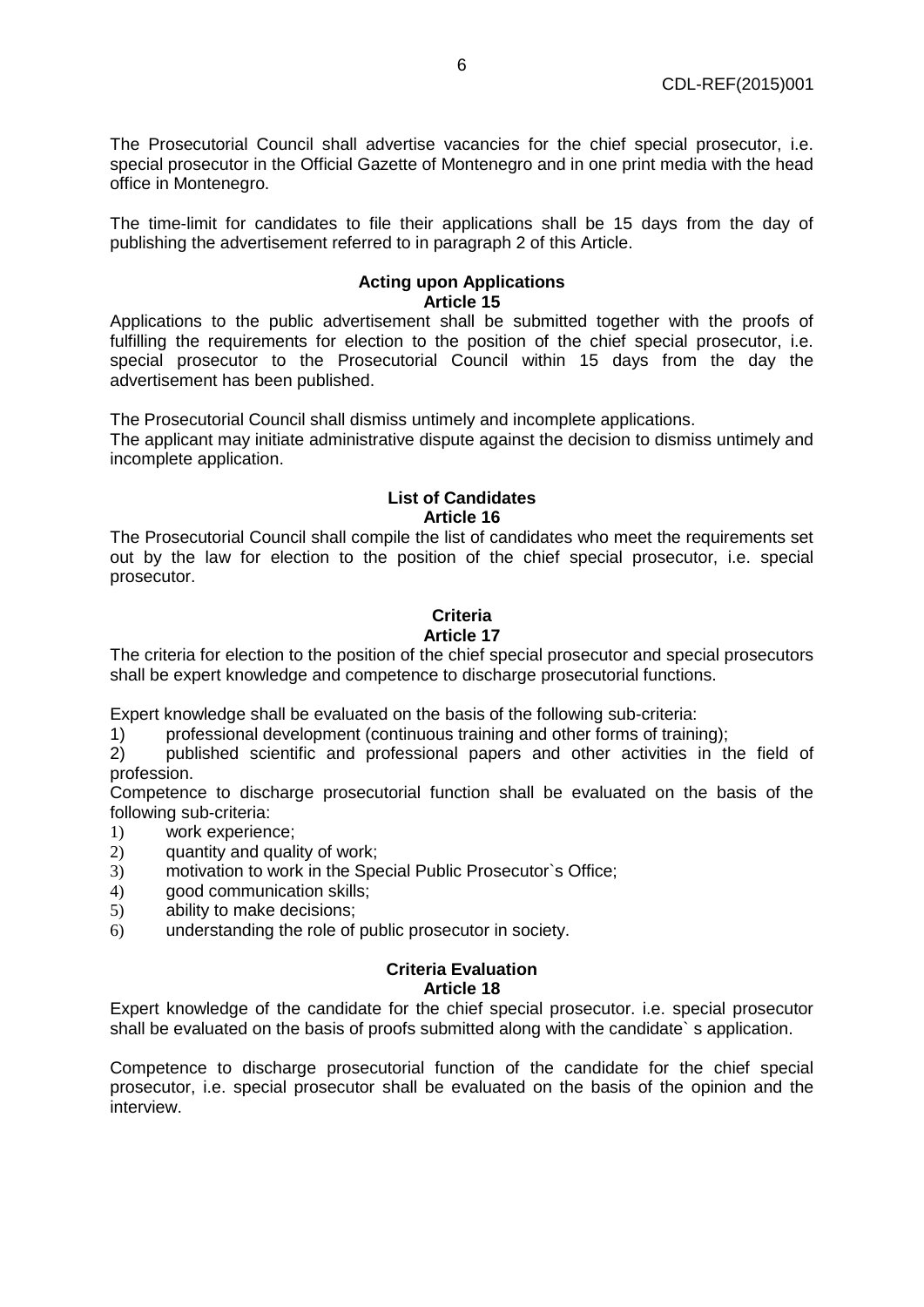#### **Opinion Article 19**

The Prosecutorial Council shall obtain opinion on professional competences of the candidate referred to in Article 16 of this Law for discharging prosecutorial function, as follows:

- from the enlarged session of the Supreme Public Prosecutor` s Office for the public prosecutor;

- from the enlarged session of the Supreme Court of Montenegro for the judge;

- from the steering board of the Bar Association of Montenegro for the attorney.

The opinion referred to in paragraph 1 of this Article shall contain data on work experience, quantity and quality of work of the candidate for chief special prosecutor, i.e. special prosecutor.

#### **Interview Article 20**

The Prosecutorial Council shall conduct interview with candidates for the chief special prosecutor, i.e. special prosecutor during which the following shall be evaluated:

- 1) motivation to work in the Special Public Prosecutor`s Office;
- 2) good communication skills;
- 3) ability to make decisions;
- 4) understanding the role of public prosecutor in society.

# **Decision Article 21**

On the basis of the documents submitted along with the application, the opinion referred to in Article 19 of this Law and the interview referred to in Article 20 of this Law, the Prosecutorial Council shall render decision on election of the chief special prosecutor, i.e. special prosecutor.

#### **Term of Office Article 22**

The chief special prosecutor shall be elected for a term of office of five years. The special prosecutor shall be elected to serve life tenure if he/she has worked for at least four years as the public prosecutor or as the judge.

The special prosecutor who has not worked as the public prosecutor or as the judge for at least four years shall be elected for a period of four years.

Provisions of the Law on Public Prosecution Service governing election of public prosecutors to serve life tenure shall apply accordingly to the procedure for election of the special prosecutor referred to in paragraph 3 of this Article to serve life tenure.

#### **Termination of the Term of Office Article 23**

The same person may be elected to the position of the chief special prosecutor two times at the most.

The chief special prosecutor shall continue to work as special prosecutor at the Special Public

Prosecutor` s Office upon expiry of the period which he/she has been elected for and upon termination of office of the chief special prosecutor when he/she so requested himself/herself.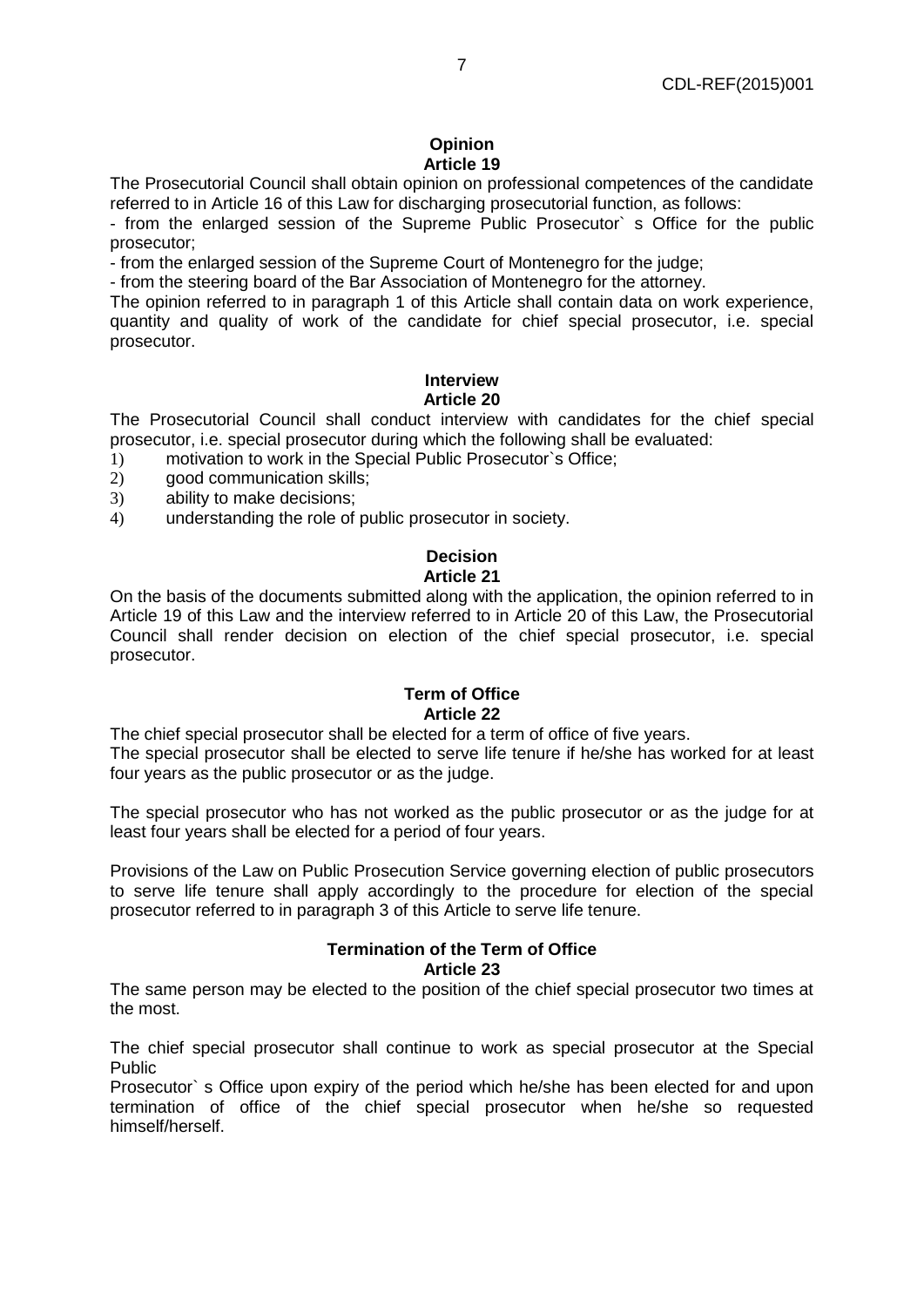#### **Reassignment of Public Prosecutors Article 24**

The Prosecutorial Council may, at the chief special prosecutor` s request, reassign the public prosecutor to the Special Public Prosecutor`s Office for a certain period of time in order for him/her to carry out tasks of urgent nature or in the event of an increased workload.

The reassignment referred to in paragraph 1 of this Article shall be carried out subject to the written consent of the public prosecutor being reassigned and may last up to two years.

The Prosecutorial Council may, at the chief special prosecutor` s request, reassign the public prosecutor to the Special Public Prosecutor`s Office for a certain period of time in order for him/her to work on a specific case.

Reassignment to the Special Public Prosecutor`s Office referred to in paragraph 3 of this Article shall last up to one year and may be extended under the same conditions.

During the work in the Special Public Prosecutor`s Office, the reassigned public prosecutor referred to in paras. 1 and 3of this Article shall be entitled to the salary that equals the special prosecutor` s salary and also to the housing and travel expenses.

The salary and housing and travel expenses incurred as a result of reassignment to the Special Public Prosecutor`s Office shall be paid by the Special Public Prosecutor`s Office.

#### **Appropriate Application Article 25**

Provisions of the Law on Public Prosecution Service shall apply accordingly to taking an oath and taking an office, rights of the candidate and court protection of the candidate.

## **IV RELATIONSHIP BETWEEN THE SPECIAL PUBLIC PROSECUTOR` S OFFICE AND POLICE ADMINISTRATION**

## **Police Division Article 26**

Police tasks related to the criminal offences referred to in Article 3 of this Law shall be carried out by police officers employed in a special organisational unit of the administrative authority responsible for police work with the Special Public Prosecutor` s Office (hereinafter referred to as: Police Division).

The head of the Police Division may be a person who holds the VII1 level of educational qualification and has at least eight years of work experience in the positions in police profession for which a university degree is required.

The head of the Police Division shall be appointed by the director of the administrative authority responsible for police affairs (hereinafter referred to as: Police Administration) subject to the consent of the chief special prosecutor.

Police officer in the Police Division may be a person who holds the VII1 level of educational qualification and has at least four years of work experience in the positions in police profession for which a university degree is required.

Exceptionally from paragraph 4 of this Article, the police officer that holds the VII1 level of educational qualification, who has at least two years of work experience in the positions for which a university degree is required and who passed state exam to be eligible to work in state authorities may also be employed in the Police Division.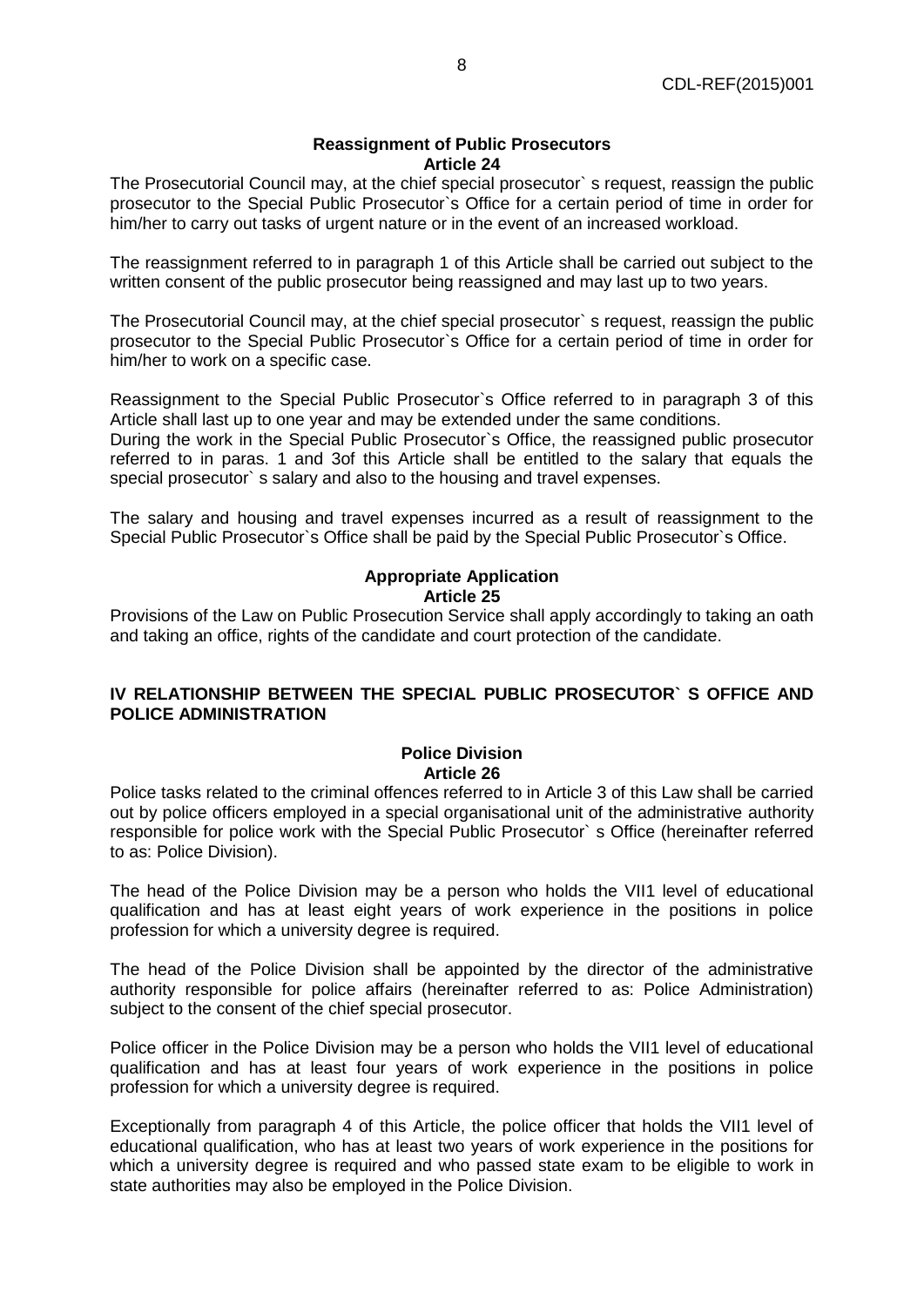#### **Accountability of the Police Officer Article 27**

The head and police officer from the Police Division shall execute order given by the chief special prosecutor, i.e. special prosecutor.

If the police officer fails to execute order given by the special prosecutor in the case he/she has been assigned, the chief special prosecutor shall file a motion to initiate disciplinary proceedings against him/her in accordance with the law governing interior affairs.

The head and police officer may not be reassigned to another position or to carry out other tasks in the Police Administration without the chief special prosecutor` s consent.

# **V INVESTIGATORS**

#### **Investigators Article 28**

For the purpose of investigating criminal offences that fall within jurisdiction of the Special Public Prosecutor`s Office, the chief special prosecutor may delegate certain tasks to the civil servants employed in administrative authorities responsible for tax affairs, customs affairs, affairs involving prevention of money laundering and terrorist financing and inspection affairs (hereinafter referred to as: investigators).

At the chief special prosecutor` s request, the heads of authorities referred to in paragraph 1 of this Article shall submit the list of civil servants who have relevant work experience and competences for carrying out tasks of supervision and control and have other technical knowledge that is relevant for investigation into criminal offences falling within jurisdiction of the Special Public Prosecutor`s Office.

Upon the chief special prosecutor` s proposal, the supreme public prosecutor shall compile the list of investigators and submit it to the heads of authorities referred to in paragraph 1 of this Article and to the chief special prosecutor.

The chief special prosecutor may conduct interview with the civil servants referred to in paragraph 2 of this Article before making the proposal referred to in paragraph 3 of this Article.

#### **Powers and Accountability of Investigators Article 29**

The investigator shall take actions by executing the special prosecutor` s order and following his/her instructions, in accordance with the rules of his/her profession, as well as in accordance with the Criminal Procedure Code.

The investigator shall take actions referred to in paragraph 1 of this Article within the timelimit set by the special prosecutor and he/she may not notify his/her immediate superior about the actions taken.

If the investigator, without any justifiable reason, fails to act in accordance with or acts in contravention of the special prosecutor` order and instructions, the special prosecutor shall notify the investigator` s immediate superior thereof.

Failure to execute the special prosecutor` s order and acting in contravention of the special prosecutor` s order and instructions within the meaning of paragraph 3 of this Article shall constitute severe breach of official duty by the investigator.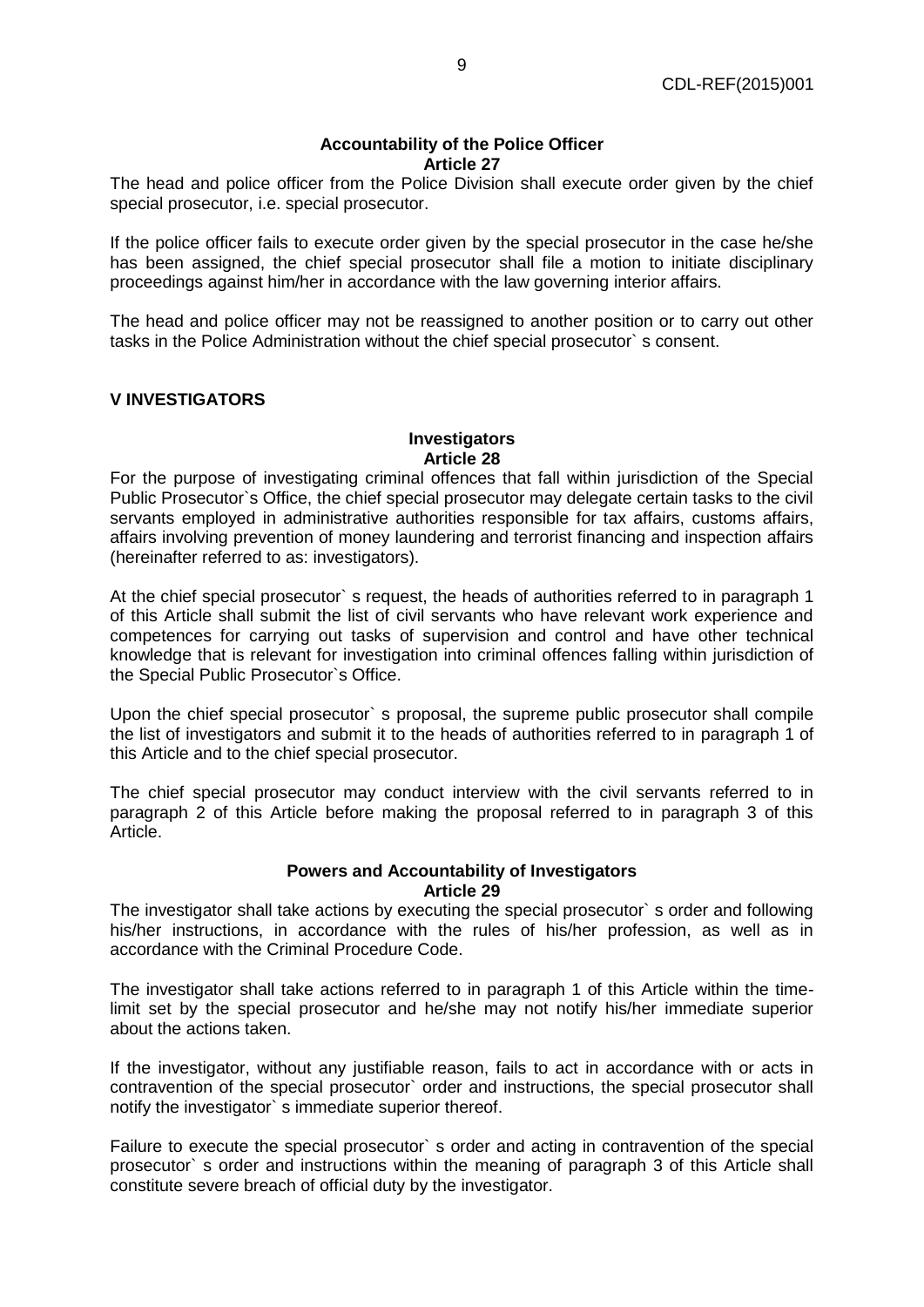In the event referred to in paragraph 3 of this Article, the immediate superior shall initiate disciplinary proceedings against the investigator.

The investigator shall declare his/her assets and income, as well as the assets and income of his/her spouses and common law partners and children (hereinafter referred to as: asset declaration sheet) in accordance with the law governing prevention of corruption.

# **Special Investigative Team Article 30**

In particularly complex cases the chief special prosecutor may form a special investigative team which, besides special prosecutor, may also comprise police officers from the Police Division, investigators and civil servants from another competent authority.

The head of investigation team shall be special prosecutor, while members of investigative team shall execute his/her order and act under his/her supervision.

# **Relationship with Administrative Authorities Article 31**

When, in carrying out the tasks falling within his/her jurisdiction, the special prosecutor deems it necessary he/she may request from administrative authorities responsible for tax affairs, customs affairs, affairs involving money laundering and terrorist financing and inspection affairs as well as from the other state administrative authorities to control operations of a legal or physical entity, obtain certain documents, data and to take other actions falling within their mandate, in accordance with the regulations governing the mandate of these authorities.

#### **Obligation to Submit Data Article 32**

When, in carrying out the tasks falling within its jurisdiction, the administrative authority responsible for the prevention of money laundering and terrorist financing has established on the basis of the data, information and documents obtained in accordance with the law that there are grounds for suspicion that funds, income and assets have been obtained by committing a criminal offence referred to in Article 3 of this Law it shall submit these data to the Special Public Prosecutor`s Office within three days.

#### **Obligations of the Banks Article 33**

If there are grounds for suspicion that a person disposes of or has disposed of an income in his/her bank accounts which was generated by committing criminal offences referred to in Article 3 of this Law, while such income is relevant for preliminary inquiry and investigation and is subject to seizure, the special prosecutor shall request from the bank to submit data on these accounts and on the account balance.

The bank shall submit the data referred to in paragraph 1 of this Article within the time-limit set by the special prosecutor.

The request referred to in paragraph 1 of this Article shall contain statutory title of the criminal offence, short factual description and data on physical or legal entity in relation to which the request is submitted, as well as a more detailed description of the measure or action which is requested.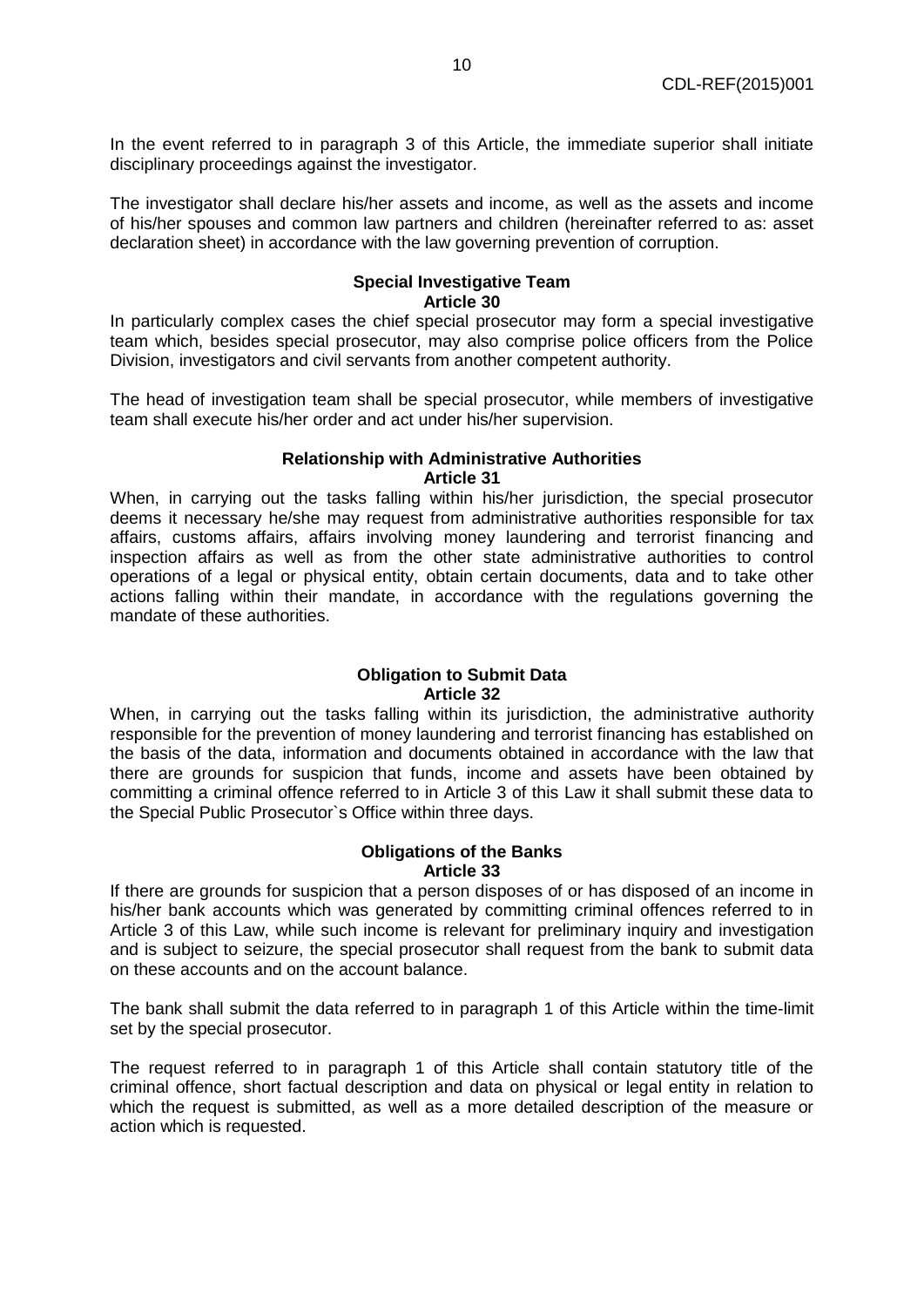#### **Binding Nature of the Investigative Judges` Decisions on Banks Article 34**

If there are grounds for suspicion that a person disposes in his/her bank account of an income generated by committing criminal offences referred to in Article 3 of this Law the investigative judge may, at the special prosecutor`s request, bind the bank by a decision to monitor payment transactions in a person` s accounts and to report on a regular basis, during the period determined for monitoring payment transactions, to the special prosecutor about the transactions effected in the account which is monitored.

For failure to enforce the decision referred to in paragraph 1 of this Article, the investigative judge may fine a responsible person in the bank by up to EUR 5,000, and the bank by up to EUR 50,000.

If even after the fine referred to in paragraph 2 of this Article has been imposed the bank still fails to enforce the investigative judges` decision, the imprisonment sentence may be imposed on a responsible person in the bank until such decision is enforced, and for the period of up to two months.

An appeal may be lodged against the decision referred to in paras. 1, 2 and 3 of this Article within 48 hours from the hour when the decision has been received.

The panel of the competent court referred to in Article 24 paragraph 7 of the Criminal Procedure Code shall decide on the appeal referred to in paragraph 4 of this Article. An appeal against the decision to impose imprisonment sentence does not stay enforcement of the decision.

#### **Submission of Data Article 35**

The data from the records of state authorities and state administrative authorities that are relevant for initiating and conducting criminal proceedings for criminal offences referred to in Article 3 of this Law shall be submitted at the request of the Special Public Prosecutor`s Office through the information system for electronic data exchange in accordance with the law governing electronic government.

In submission of the classified data that are relevant for initiating and conducting criminal proceedings for criminal offences referred to in Article 3 of this Law by electronic means, the IT protection of such data shall be ensured in accordance with the law governing data secrecy.

Information about the requested and submitted data referred to in paras.1 and 2 of this Article shall be inaccessible to the persons they refer to until the investigation order is issued or until the direct indictment is brought or until the bill of indictment is submitted.

## **Access to Data Article 36**

The Special Public Prosecutor`s Office may access data in the databases of information systems of other state authorities and state administrative authorities.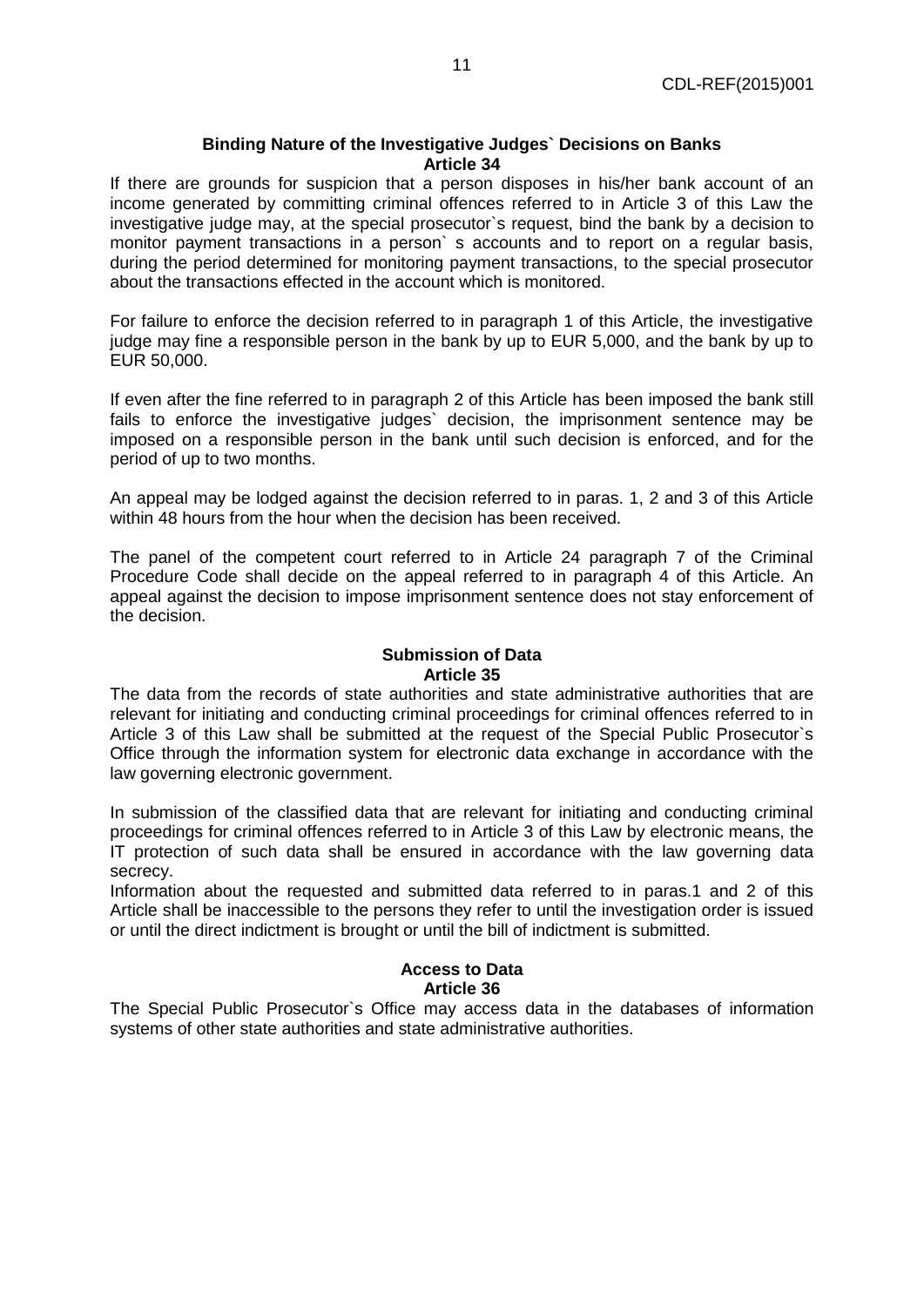With the aim of ensuring access to data referred to in paragraph 1 of this Article, the Special Public Prosecutor`s Office shall create technical conditions for IT protection of such data.

# **VI EMPLOYEES IN THE SPECIAL PROSECUTOR`S OFFICE**

#### **Employees Article 37**

The Special Public Prosecutor`s Office shall have a necessary number of advisors, other civil servants and state employees which shall be established in the act on internal organisation and job descriptions of the Special Public Prosecutor`s Office.

Background check of advisors, civil servants and state employees shall be carried out in case of employing them in the Special Public Prosecutor`s Office in accordance with the law governing data secrecy.

#### **Advisor Article 38**

Advisor may be a person who graduated from law school and attained the VII1 level of educational qualification, passed judicial exam and has at least five years of work experience.

Advisors shall assist the special prosecutor in his/her work, prepare draft documents, enter citizens` reports, briefs and statements into the records, carry out other technical tasks prescribed by the law and regulations adopted under the law either autonomously or under the supervision and by following instructions of the special prosecutor.

If they are given the power by the special prosecutor, advisors may also conduct certain evidentiary procedures.

Records on the delegated task that has been carried out shall be certified by the special prosecutor by his/her signature within 48 hours from the hour it has been carried out.

## **Civil Servants with Special Expert Knowledge Article 39**

The Special Public Prosecutor`s Office may hire economists, accounting-finance officers and members of other relevant professions with relevant work experience in these areas who shall assist the special prosecutor in his/her work regarding the matters for which expert knowledge of these fields is required.

#### **Application of other Laws Article 40**

Unless otherwise provided for by this Law, the regulations governing rights, obligations and duties of civil servants and state employees shall apply to the employment and termination of employment of advisors, other civil servants and state employees, salaries and other rights, obligations and duties, employment requirements, requirements for taking state exam.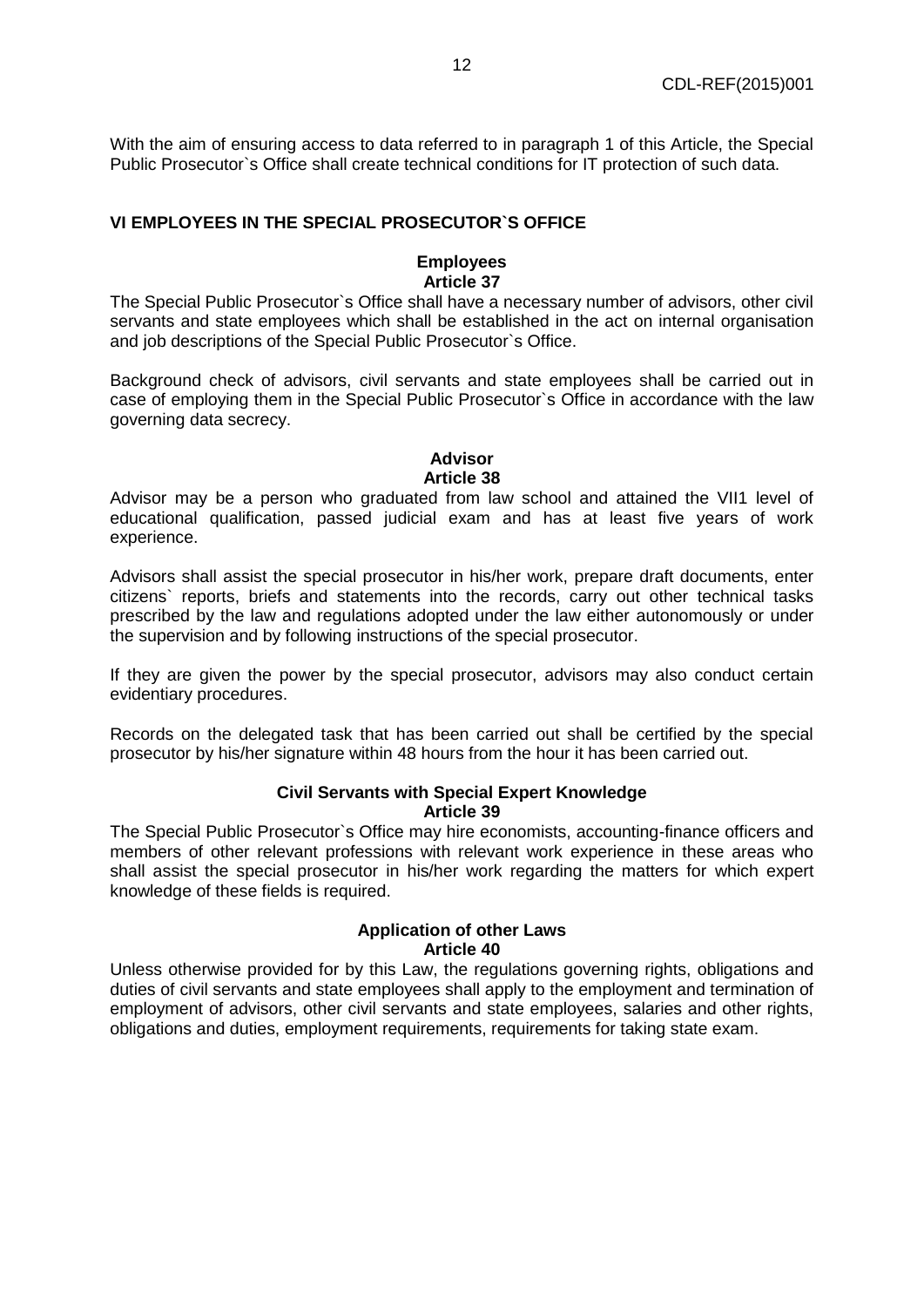### **VII PENAL PROVISION**

#### **Misdemeanour Article 41**

A legal entity shall be imposed a fine ranging between EUR 2,000 and EUR 20,000 if:

1) despite the special prosecutor` request it fails to submit the requested data on bank accounts and account balance within a set time-limit (Article 33 paragraph 2),

2) it fails to enforce the investigative judge`s decision (Article 33 paragraph 1).

Responsible person in a legal entity and a physical entity shall be imposed a fine ranging between EUR 500 and EUR 2,000 for committing the misdemeanour referred to in paragraph 1 of this Article.

## **VIII TRANSITIONAL AND FINAL PROVISIONS**

#### **Application of Laws to the Initiated Procedures Article 42**

The cases falling within jurisdiction of the Special Public Prosecutor`s Office which were within jurisdiction of other public prosecutor's offices shall be concluded by the time this Law enters into force by the public prosecutor`s offices which had jurisdiction thereof under the regulations that were valid before entry of this Law into force.

#### **Take-over of Cases Article 43**

The cases falling within jurisdiction of the Special Public Prosecutor`s Office which were within jurisdiction of the Division for Suppressing Organised Crime, Corruption, Terrorism and War Crimes at the Supreme Public Prosecutor`s Office shall be taken over by the Special Public Prosecutor`s Office within 30 days from the day of election of the chief special prosecutor, i.e. special prosecutor.

## **Take-over of Tasks Article 44**

Within 30 days from the day of election of the chief special prosecutor, i.e. special prosecutor, the Special Public Prosecutor`s Office shall take over tasks from the Division for Suppressing Organised Crime, Corruption, Terrorism and War Crimes at the Supreme Public Prosecutor`s Office, the employees responsible for carrying out these tasks, as well as the equipment, funds and official documents.

#### **Time-limit for Rendering Decision on the Number of Special Prosecutors Article 45**

Decision on the number of special prosecutors at the Special Public Prosecutor`s Office shall be rendered by the Prosecutorial Council within 30 days from the day on which this Law enters into force.

## **Time-limit for Public Advertisement Article 46**

The Prosecutorial Council shall publish public advertisement for election of the chief special prosecutor and special prosecutors within 15 days from the day on which the decision referred to in Article 45 of this Law has been rendered.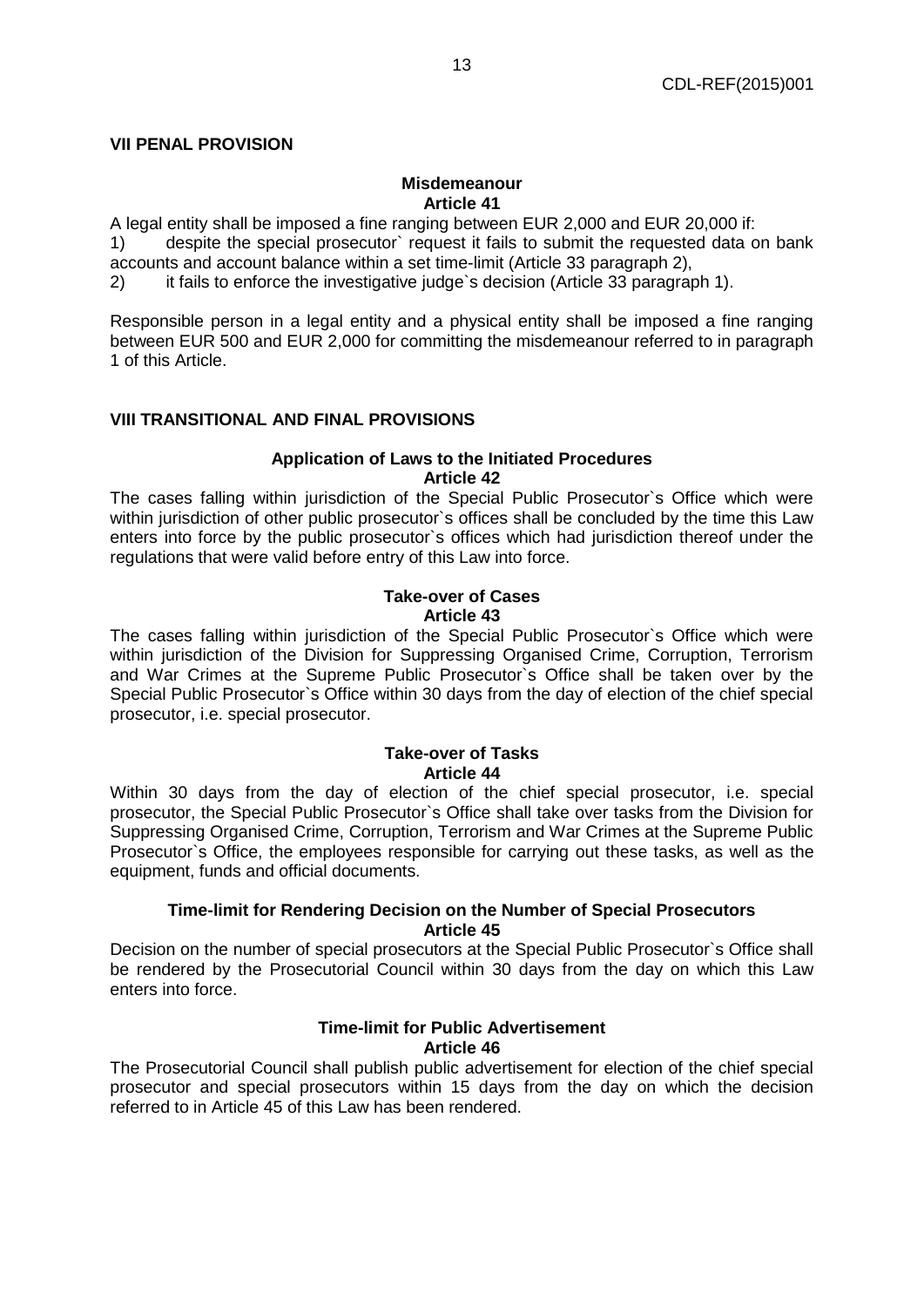## **Act on Internal Organisation and Job Descriptions Article 47**

The act on internal organisation and job descriptions of the Special Public Prosecutor`s Office shall be passed within 60 days from the day on which the decision referred to in Article 45 of this Law has been rendered.

# **Application of Regulations Article 48**

The provision of Article 81 of the Law on Public Prosecution Service (Official Gazette of the Republic of Montenegro 69/03 and Official Gazette of Montenegro40/08, 39/11 and 46/13) shall be applied until adoption of the law that will regulate salaries in public sector.

#### **Entry into Force Article 49**

This Law shall enter into force on the eighth day following the day of its publication in the Official Gazette of Montenegro.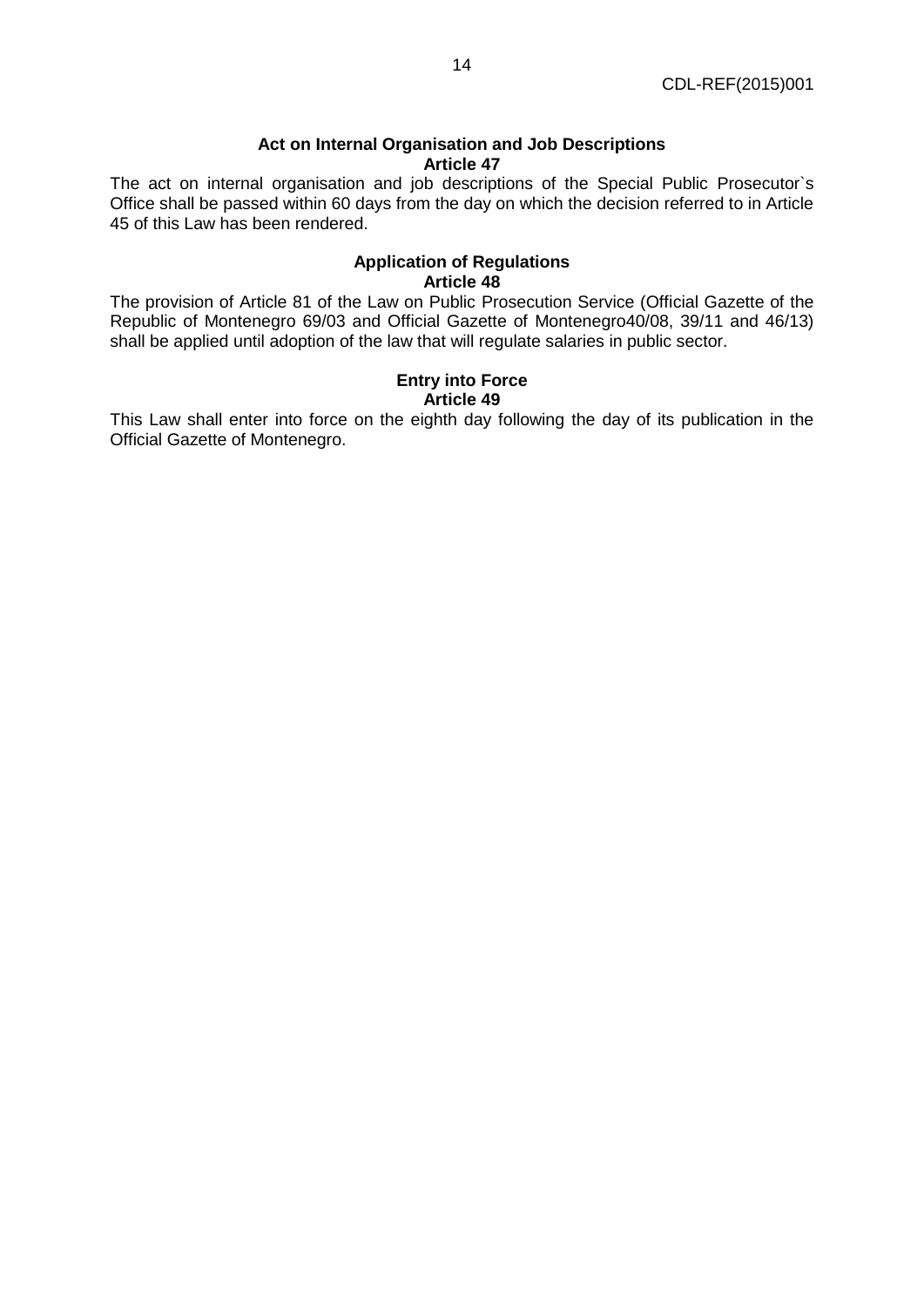# **R A T I O N A L E**

# **I CONSTITUTIONAL BASIS FOR ADOPTION OF THE LAW**

Constitutional basis for the adoption of the Law on Special Public Prosecutor's Office is contained in the provision of Article 16 paragraph 1 item 3 of the Constitution of Montenegro which stipulates the law shall, in accordance with the Constitution, regulate the manner of establishment, organization and competences of the authorities and the procedure before those authorities, if so required for their operation.

#### **II REASONS FOR ADOPTION OF THE LAW**

Within the overall democratic processes in Montenegro, which include changes in the political, economic and legislative system, fight against corruption and organized crime represents a significant part thereof. In the previous period, Montenegro has made significant progress in harmonizing national legislation on the fight against corruption and organized crime, notably by the introduction of international standards and mechanisms into the Criminal Code and Criminal Procedure Code.

Pursuing the reform goals established the Strategy for the Reform of the Judiciary 2014-2018 within the objective of strengthening the efficiency of the judiciary, the drafting of the Law on Special Public Prosecutor's Office was initiated in order to create the legal basis for the establishment of Special Public Prosecutor's Office, as a separate public prosecutor's office for fight against organized crime and corruption.

Also, in accordance with the new approach of the European Commission, Montenegro's accession negotiations began with Chapters 23 and 24, which relate to the judiciary and fundamental rights and justice, freedom and security. During the process of analytical screening, the specific needs for further specialization of authorities for fight against corruption and organized crime were identified.

Accordingly, the need for the adoption of the Law on the Special Public Prosecutor's Office is envisaged in the Action Plan for Chapter 23 and Action Plan for Chapter 24 which are the most important strategic and reform documents in the field of fight against corruption and organized crime, containing specific objectives and measures to be implemented in the process of Montenegro's integration into the European Union. The aforementioned action plans envisage, as one of the measures for the establishment of independent, effective and specialized authorities for fight against corruption and organized crime, the adoption of the Law on Special Public Prosecutor's Office and the establishment of the Special Public Prosecutor's Office (AP 23 measure 2.2.1.4 and AP 24 measure 6.2.8).

Based on the foregoing, there are several reasons why it was necessary to draft the Law on the Special Public Prosecutor's Office, and by its adoption Montenegro will fulfill its obligations under international conventions and respond to the needs of rationalizing judicial network which requires a higher degree of specialization in order to more efficiently implement the effective measures in the field of organized crime and corruption.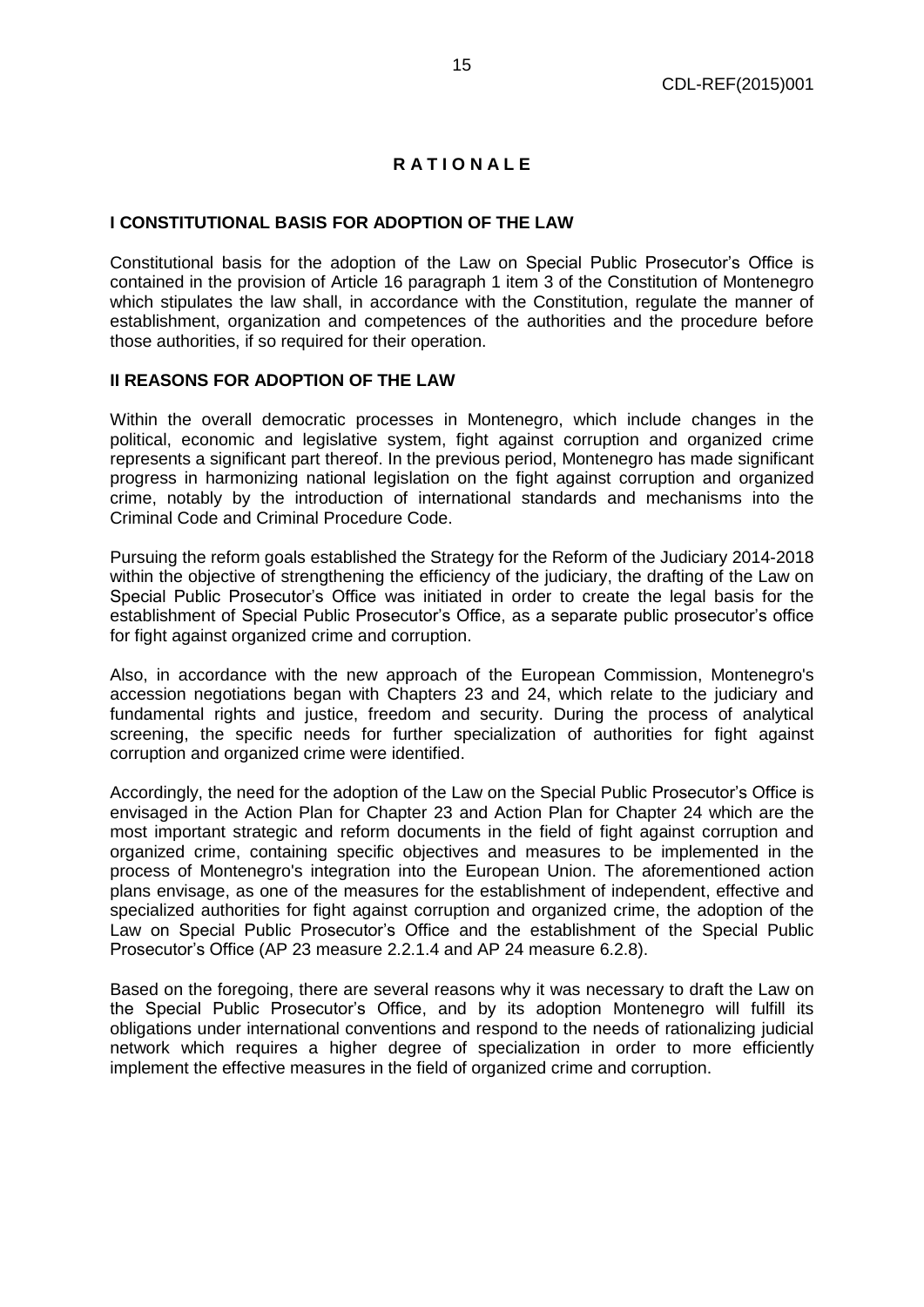# **III COMPLIANCE WITH THE EUROPEAN LEGISLATION AND RATIFIED INTERNATIONAL CONVENTIONS**

In accordance with the international standards which contained in the documents of the Council of Europe and the United Nations, numerous solutions have been proposed in the Law on Special Public Prosecutor's Office.

The most important international standards of the Council of Europe are taken into account are:

- The Convention for the Protection of Human Rights and Fundamental Freedoms;
- Council of Europe Convention on Action against Trafficking in Human Beings 2005;

 Recommendation R(2000)19 of the Committee of Ministers to member states on the role of public prosecution in the criminal justice system.

The most important international standards of the United Nations taken into account are:

- The Universal Declaration of Human Rights;
- The International Covenant on Civil and Political Rights;
- United Nations Convention against Corruption 2003;
- United Nations Convention against Transnational Organized Crime 2000.

The EU standards are contained in the founding treaties, the Charter of Fundamental Rights of the European Union. However, it should be noted that there is no secondary legislation which regulates in detail the principles of organization of the national judicial systems of EU member states, which is understandable, taking into account the principles on which the EU was established and its functioning. Thus, it can be noted that the EU member states, in terms of autonomy and organization of own judicial systems, rely on international standards developed within the framework of the Council of Europe and the United Nations.

Expert missions organized through the support of TAIEX program were of particular importance for the harmonization of the Law on the Special Public Prosecutor's Office with the international standards.

The Law on the Special Public Prosecutor's Office has been harmonized with the comments of the experts of the European Commission and the comments of the experts of the Venice Commission Mr. Michael Fernando (Malta), Mr. Guido Neppi Modona, (Italy), Mr. Jorgen Sorensen (Denmark), Mr. Tudorel Toader (Romania) and Mr. James Hamilton (former member of the Venice Commission from Ireland).

#### **IV EXPLANATION OF BASIC LEGAL INSTITUTES**

#### **I Basic Provisions**

The basic provisions of the legal text stipulate, inter alia, that the scope of this Law shall be the organization and jurisdiction of the Special Public Prosecutor's Office as well as who manages and prosecutes crimes within the jurisdiction of the Special Public Prosecutor's Office. The Special Public Prosecutor's Office's is the public prosecutor's office established for the territory of Montenegro with seat in Podgorica, whose funds for the operation shall be provided in the budget of the Public Prosecution Service. It is stipulated that the Supreme Public Prosecutor's Office shall be competent to supervise the operation of the Special Public Prosecutor's Office. Also, the basic provisions stipulate that the terms used in this Law for physical entities in masculine gender shall mean the same terms in feminine gender. Provisions of the Law on Public Prosecution Service shall apply accordingly to the matters that are not regulated under this Law.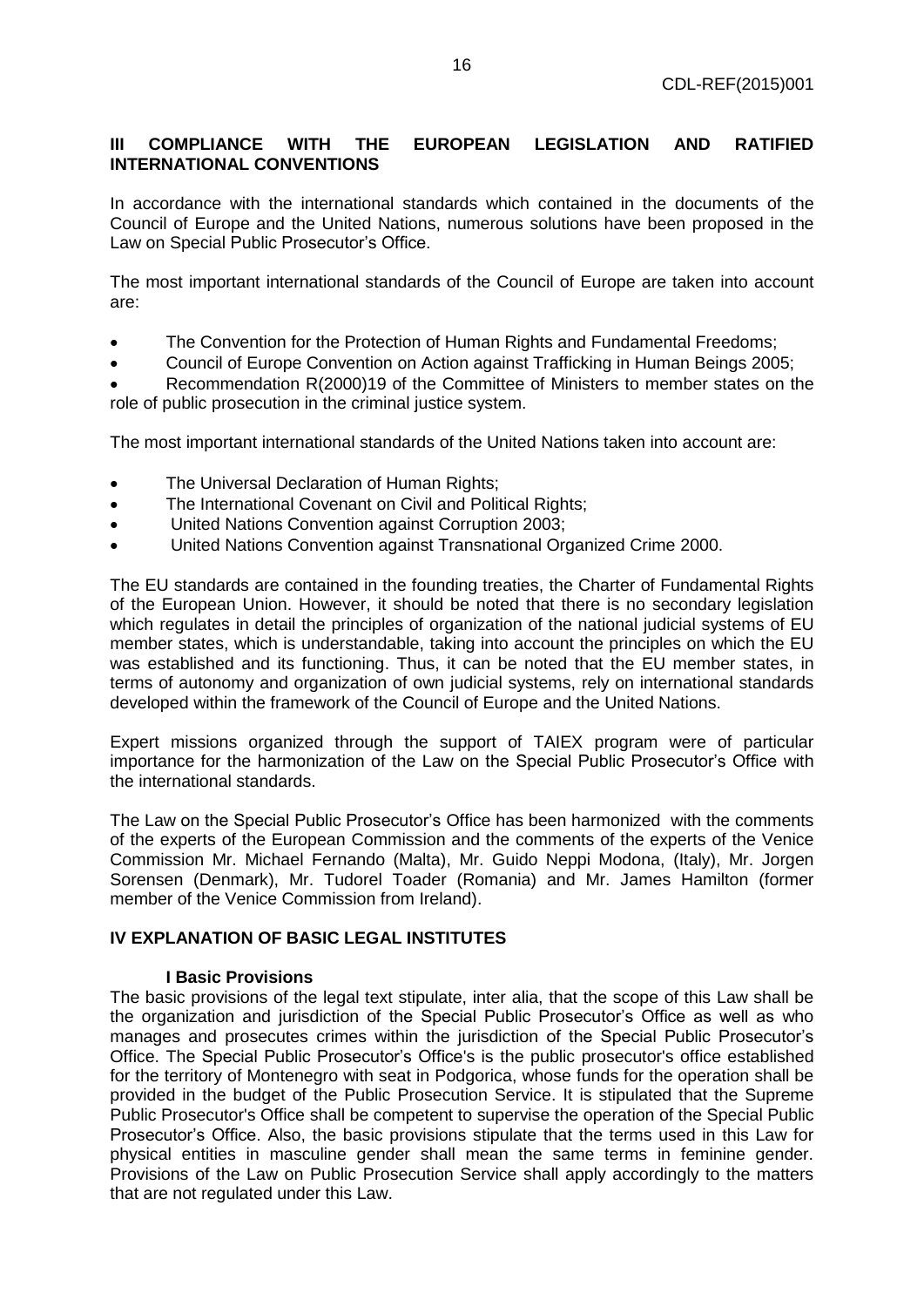# **II Organization of the Special Public Prosecutor's Office**

Special Public Prosecutor's Office shall have within its internal organization divisions and services. Divisions shall be organised to carry out tasks involving criminal prosecution, financial investigations, analytics and research and international cooperation. Services may be set up for public relations, as well as for the purpose of carrying out professional, administrative and technical tasks.

The Law stipulates the obligation of the chief special prosecutor to submit six-month activity report to the supreme public prosecutor, and the separate, i.e. periodic reports at the request of the supreme public prosecutor, or of the Prosecutorial Council.

#### **III Election of the Chief Special Prosecutor and Special Prosecutor**

To the position of the chief special prosecutor may be elected a person who is a Montenegrin citizen, medically fit, graduated from law school, passed the judicial exam, who has the working experience as a public prosecutor, a judge or an attorney prescribed by the Law, and has special knowledge and skills to work on cases within the jurisdiction of the Special Public Prosecutor's Office. The Law prescribes the same requirements for the selection of special prosecutors, except for the required years of experience as a public prosecutor, a judge or an attorney.

The Prosecutorial Council shall elect the chief special prosecutor and special prosecutors on the basis of a public advertisement in accordance with the prescribed criteria for selection. Prior to adoption of the decision on the selection of the chief public prosecutor or special prosecutors from the list of candidates who meet the statutory requirements, the Prosecutorial Council shall conduct an interview with the candidates and obtain the opinion on candidates as follows: from the enlarged session of the Supreme Public Prosecutor` s Office for the public prosecutor, from the enlarged session of the Supreme Court of Montenegro for the judge, and from the steering board of the Bar Association for the attorney.

The chief special prosecutor shall be elected for a term of office of five years and the same person may be elected to the position of the chief special prosecutor two times at the most. The chief special prosecutor shall continue to work as special prosecutor at the Special Public Prosecutor` s Office upon expiry of the period which he/she has been elected for and upon termination of office. The special prosecutors shall serve life tenure. The Prosecutorial Council may, at the chief special prosecutor` s request, reassign the public prosecutor to the Special Public Prosecutor`s Office for a certain period of time which may last up to two years, in order for him/her to carry out tasks of urgent nature or in the event of an increased workload. The Law on Special Public Prosecutor's Office stipulates the appropriate application of the provisions of the Law on Public Prosecution Service relating to the public advertisement procedure, procedure upon applications, taking an oath and taking an office, rights of the candidate and court protection of the candidate.

## **IV Relationship between the Special Public Prosecutor`s Office and Police Administration**

Police tasks related to the criminal offences falling under jurisdiction of the Special Public Prosecutor's Office shall be carried out by police officers employed in a special organisational unit of the Police Administration for work with the Special Public Prosecutor` s Office. The head of the Police Division shall be appointed by the director of the Police Administration subject to the consent of the chief special prosecutor. The Law prescribes the requirements for the head and police officers of the Police Division.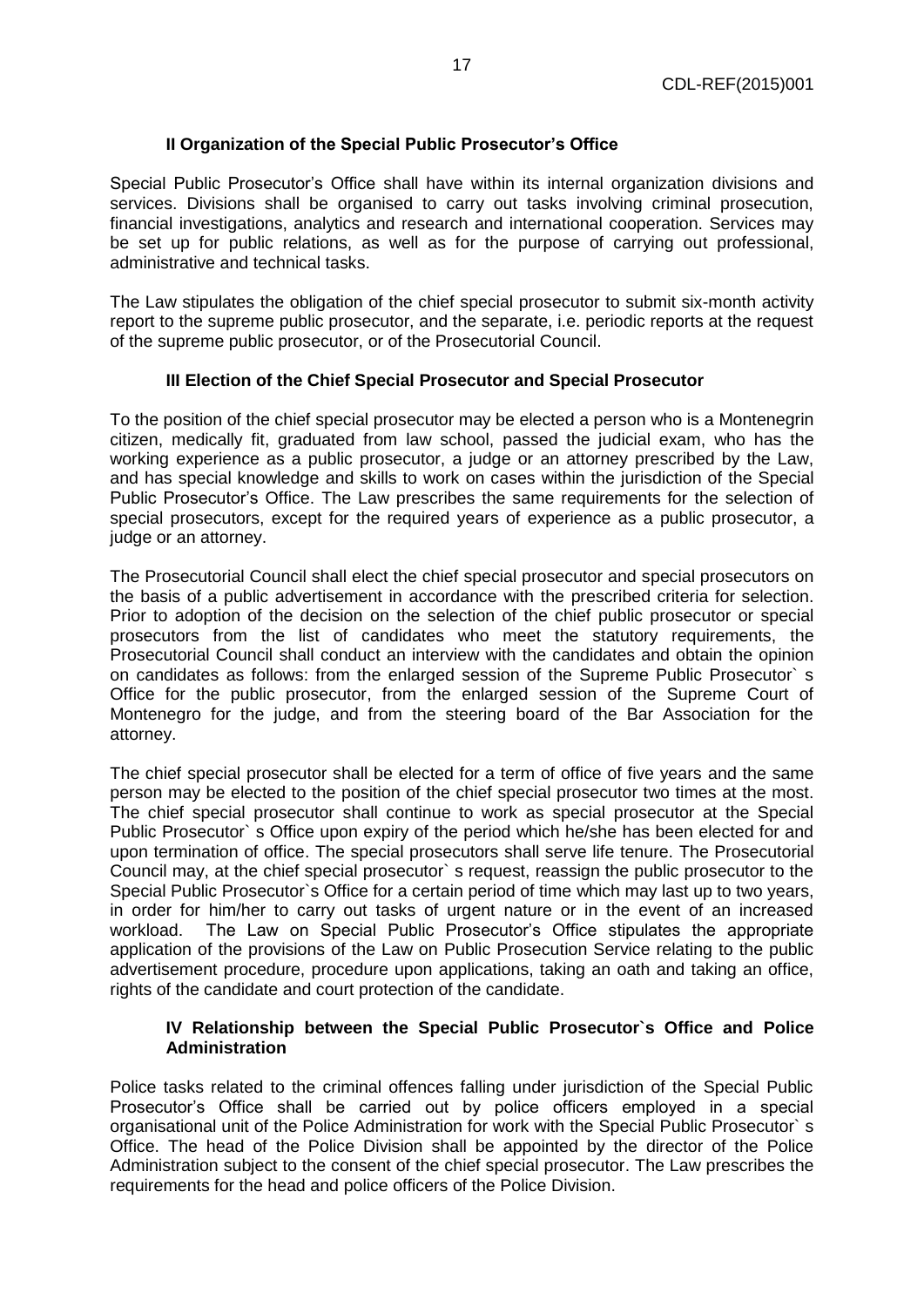If the police officer fails to execute order given by the special prosecutor in the case he/she has been assigned, the chief special prosecutor shall file a motion to initiate disciplinary proceedings against him/her in accordance with the law governing interior affairs. The head and police officer may not be reassigned to another position or to carry out other tasks in the Police Administration without the chief special prosecutor`s consent.

## **V Investigators**

The Law stipulates that investigators are civil servants employed in administrative authorities responsible for tax affairs, customs affairs, affairs involving prevention of money laundering and terrorist financing and inspection affairs, to whom the chief special prosecutor may delegate certain tasks for the purpose of investigating criminal offences that fall within jurisdiction of the Special Public Prosecutor's Office.

The investigator shall take actions by executing the special prosecutor`s order and following his/her instructions, in accordance with the rules of his/her profession, as well as in accordance with the Criminal Procedure Code. Failure to execute the special prosecutor` s order and acting in contravention of the special prosecutor`s order and instructions shall constitute severe breach of official duty by the investigator. In particularly complex cases the chief special prosecutor may form a special investigative team which, besides special prosecutor, may also comprise police officers from the Police Division, investigators and civil servants from another competent authority, until the indictment takes legal effect.

In carrying out the tasks falling within his/her jurisdiction, the special prosecutor may request from administrative authorities responsible for tax affairs, customs affairs, affairs involving money laundering and terrorist financing as well as from the other state administrative authorities to control operations of a legal or physical entity, obtain certain documents, data and to take other actions falling within their mandate. When the administrative authority responsible for the prevention of money laundering and terrorist financing has established that there are grounds for suspicion that funds, income and assets have been obtained by committing a criminal offence falling under the jurisdiction of the Special Public Prosecutor's Office it shall submit these data to the special public prosecutor.

The Law stipulates that if there are grounds for suspicion that a person disposes of or has disposed of an income in his/her bank accounts which was generated by committing criminal offences falling under the jurisdiction of the Special Public Prosecutor's Office, while such income is relevant for preliminary inquiry and investigation and is subject to seizure, the bank shall, at the special prosecutor's request, submit data on these accounts and on the account balance. The investigative judge may, at the special prosecutor's request, bind the bank by a decision to monitor payment transactions in a person` s accounts and to report on a regular basis, during the period determined for monitoring payment transactions, to the special prosecutor about the transactions effected in the account which is monitored. Data requested by the special prosecutor from other authorities shall be submitted via a secure information network i.e. a safe communication channel. With the aim of ensuring access to data from other information systems of other state authorities and state administrative authorities, the Special Public Prosecutor`s Office shall provide for technical conditions for IT protection of such data.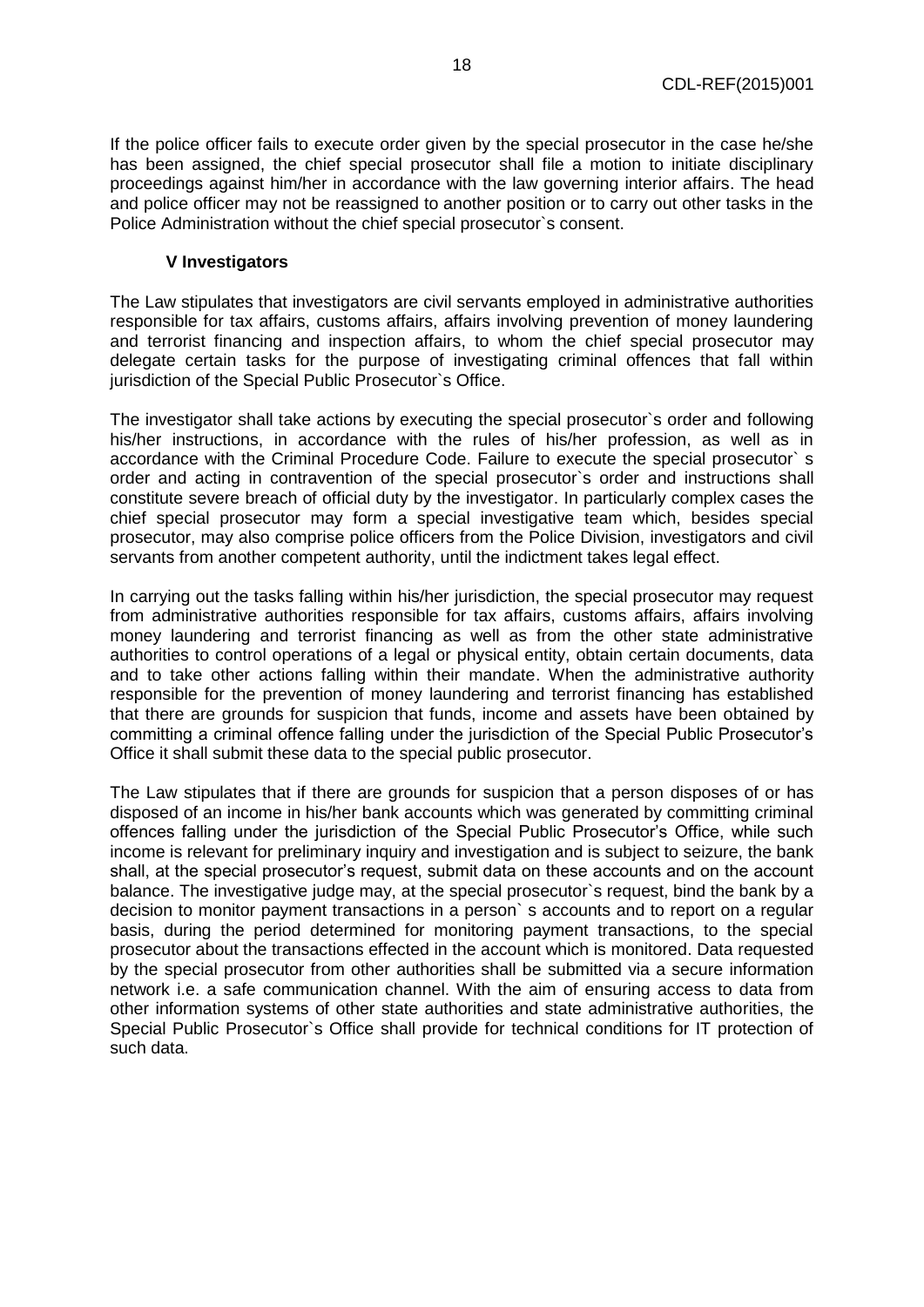# **VI Employees of the Special Public Prosecutor's Office**

The Special Public Prosecutor`s Office shall have a necessary number of advisors, other civil servants and state employees which shall be established in the act on internal organisation and job descriptions. Background check of advisors, civil servants and state employees shall be carried out in case of employing them in accordance with the law governing data secrecy and they shall give consent to the carrying out of the background check.

Advisor may be a person who graduated from law school, passed judicial exam and has at least five years of work experience. Advisors shall assist the special prosecutor in his/her work, prepare draft documents, enter citizens` reports, briefs and statements into the records, carry out other technical tasks prescribed by the law and regulations adopted under the law either autonomously or under the supervision and by following instructions of the special prosecutor. If they are given the power by the special prosecutor, advisors may also conduct certain evidentiary procedures.

The Special Public Prosecutor`s Office may hire economists, accounting-finance officers and members of other relevant professions with relevant work experience in these areas who shall assist the special prosecutor in his/her work regarding the matters for which expert knowledge of these fields is required.

#### **VII Penal provision**

The Law stipulates that a legal entity shall be imposed a fine ranging between EUR 2,000 and EUR 20,000 if despite the special prosecutor` request it fails to submit the requested data on bank accounts and account balance within a set time-limit or if it fails to enforce the investigative judge`s decision. Responsible person in a legal entity and a physical entity shall be imposed a fine ranging between EUR 500 and EUR 2,000 for committing the misdemeanour.

#### **VIII Transitional and Final Provisions**

The transitional and final provisions stipulate that the cases falling within jurisdiction of the Special Public Prosecutor`s Office which were within jurisdiction of other public prosecutor`s offices shall be concluded by the time this Law enters into force by the public prosecutor`s offices which had jurisdiction thereof. The cases which were within jurisdiction of the Division for Suppressing Organised Crime, Corruption, Terrorism and War Crimes at the Supreme Public Prosecutor`s Office shall be taken over by the Special Public Prosecutor`s Office within the time-limit prescribed by this law. The decision on the number of special prosecutors at the Special Public Prosecutor`s Office shall be rendered by the Prosecutorial Council within 30 days from the day on which this Law enters into force, which shall be followed by the publication of a public advertisement by the Prosecutorial Council in accordance with this law. Within the time-limit prescribed by the Law, the Special Public Prosecutor`s Office shall take over tasks from the Division for Suppressing Organised Crime, Corruption, Terrorism and War Crimes at the Supreme Public Prosecutor`s Office, the employees responsible for carrying out these tasks, as well as the equipment, funds and official documents, upon the election of the chief special prosecutor and special prosecutors. Also, transitional and final provisions of the Law on Special Public Prosecutor's Office stipulate that this Law shall enter into force on the eighth day following the day of its publication in the Official Gazette of Montenegro.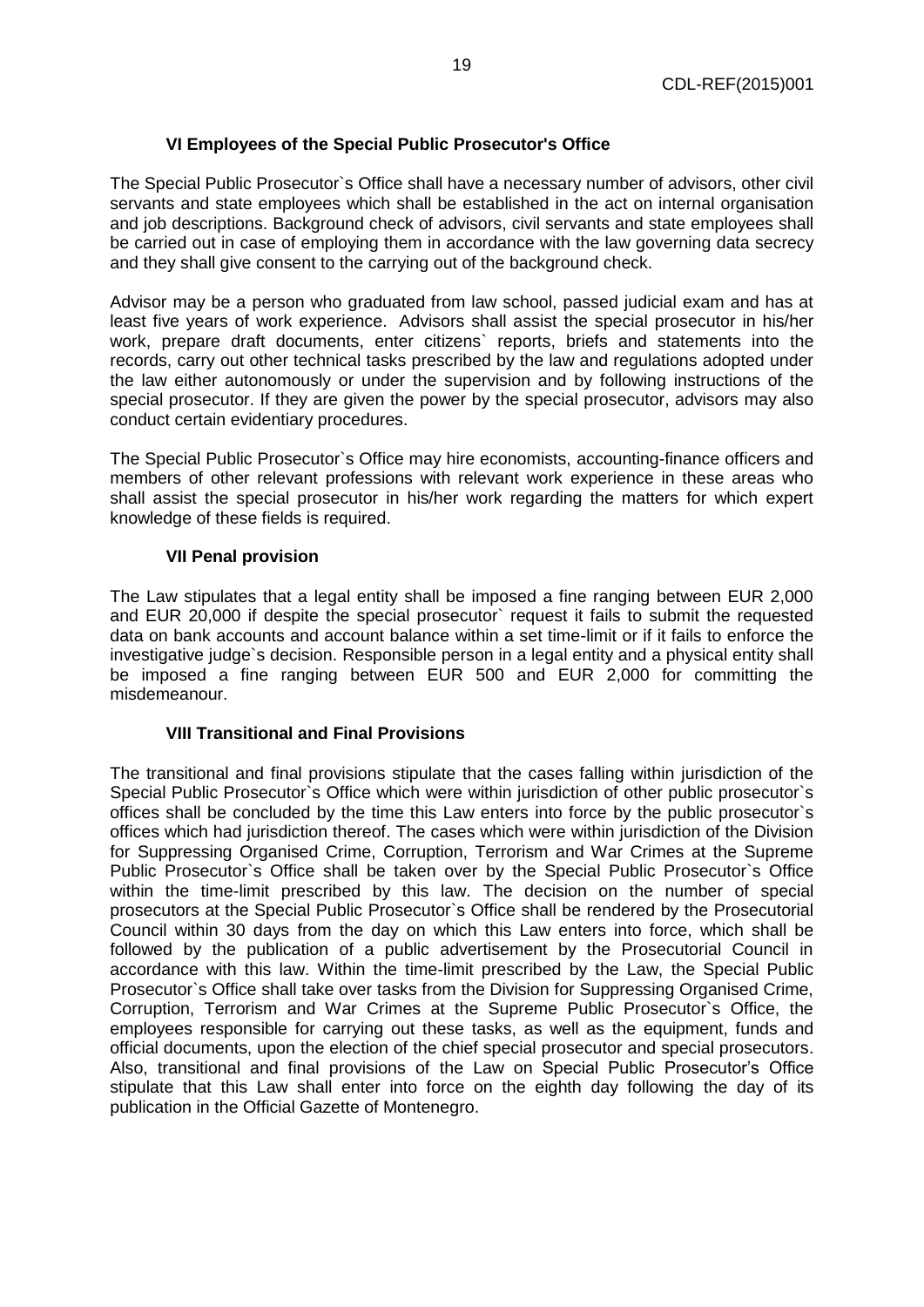## **V ESTIMATION OF FUNDS FOR IMPLEMENTATION OF THE LAW**

It is envisaged that this Law shall enter into force on the eighth day from the day of its publication in the Official Gazette of Montenegro. By entering into this force of this Law, costs will be incurred for which it is necessary to provide additional funds in the budget of Montenegro. The Division for suppressing organized crime, corruption, terrorism and war crimes, formed within the Supreme Public Prosecutor's Office (the Division) is now in responsible for suppressing organized crime, corruption, terrorism and war crimes. With the entry into force of the Law on Special Public Prosecutor's Office, a new Special Public Prosecutor's Office will be established. In order to implement this Law, it is necessary to provide additional funds in the budget in the amount of EUR 150.000,00 for the establishment of the Special Public Prosecutor's Office.

# **VI REASONS FOR ADOPTION OF THE LAW IN A SUMMARY PROCEDURE**

Pursuant to Article 151 of the Rules of Procedure of the Parliament of Montenegro (Official Gazette of the Republic of Montenegro 51/06, 66/06 and Official Gazette of Montenegro 88/09, 80/10, 39/11, 25/12 and 49 / 13), we deem necessary that the Proposal for the Law on Special Public Prosecutor's Office be adopted in a summary procedure, i.e., simultaneously with Proposal for the Law on Public Prosecution Service, for which adoption in a summary procedure is also envisaged given that it represents one of the five priority issues identified by the European Commission in period after the Progress Report in the field of fight against corruption. Accordingly, and given the fact that the Proposal for the Law on Special Public Prosecutor's Office refers to the Proposal for the Law on Public Prosecution Service in all matters which are not regulated by this Law, it is necessary to adopt this Law also in a summary procedure.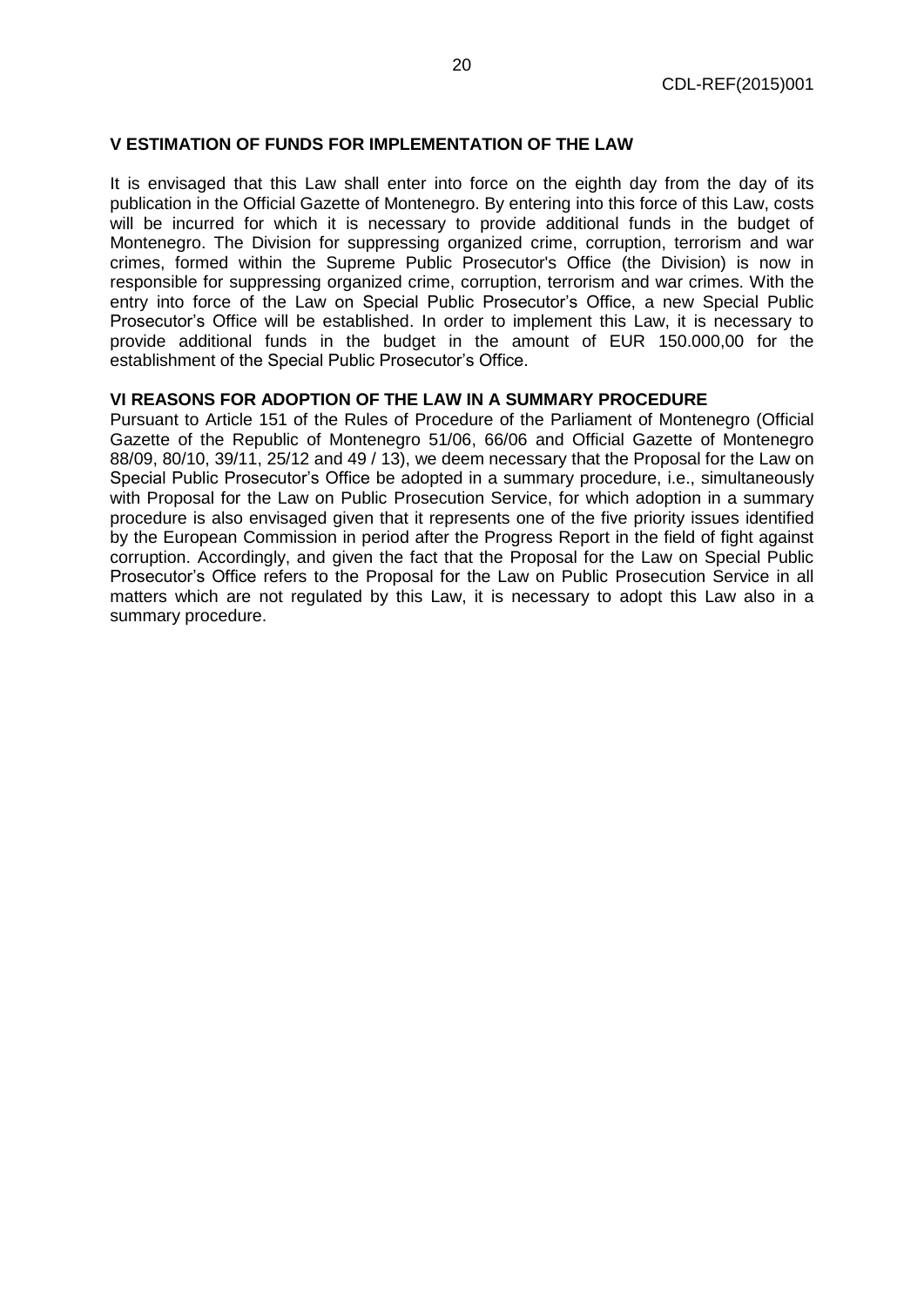# **STATEMENT ON COMPATIBILITY OF MONTENEGRIN WITH THE RELEVANT EU REGULATIONS**

| Statement identification number   MP-IU/PZ/14/18                                                                                                                                                                                                                                |          |                                                            |                                                                                             |  |  |  |  |  |  |
|---------------------------------------------------------------------------------------------------------------------------------------------------------------------------------------------------------------------------------------------------------------------------------|----------|------------------------------------------------------------|---------------------------------------------------------------------------------------------|--|--|--|--|--|--|
| 1. Draft/Proposal of regulation                                                                                                                                                                                                                                                 |          |                                                            |                                                                                             |  |  |  |  |  |  |
| - In Montenegrin                                                                                                                                                                                                                                                                |          | Predlog zakona o Specijalnom državnom tužilaštvu           |                                                                                             |  |  |  |  |  |  |
| In English                                                                                                                                                                                                                                                                      |          | Proposal for the Law on Special Public Prosecutor's Office |                                                                                             |  |  |  |  |  |  |
| 2. Information on the regulation drafter                                                                                                                                                                                                                                        |          |                                                            |                                                                                             |  |  |  |  |  |  |
| a) State authority drafting the regulation:                                                                                                                                                                                                                                     |          |                                                            |                                                                                             |  |  |  |  |  |  |
| State authority                                                                                                                                                                                                                                                                 |          |                                                            | Ministry of Justice                                                                         |  |  |  |  |  |  |
| - Sector/department                                                                                                                                                                                                                                                             |          |                                                            | Directorate for Judiciary                                                                   |  |  |  |  |  |  |
| - Responsible person (name, last name,                                                                                                                                                                                                                                          |          |                                                            | Branka Lakočević, Director-General of the                                                   |  |  |  |  |  |  |
| telephone, e-mail)                                                                                                                                                                                                                                                              |          |                                                            | Directorate for Judiciary                                                                   |  |  |  |  |  |  |
|                                                                                                                                                                                                                                                                                 |          |                                                            | t. 407 503 e. branka.lakocevic@mpa.gov.me                                                   |  |  |  |  |  |  |
| - Contact person(name, last name,                                                                                                                                                                                                                                               |          |                                                            | Merima Baković, Head of Criminal Legislation                                                |  |  |  |  |  |  |
| telephone, e-mail)                                                                                                                                                                                                                                                              |          |                                                            | <b>Division</b>                                                                             |  |  |  |  |  |  |
|                                                                                                                                                                                                                                                                                 |          |                                                            | t. 407 504 e. merima.bakovic@gov.me                                                         |  |  |  |  |  |  |
| b) Legal person with public authorisation to draft and implement the regulation:                                                                                                                                                                                                |          |                                                            |                                                                                             |  |  |  |  |  |  |
| - Legal person                                                                                                                                                                                                                                                                  |          |                                                            |                                                                                             |  |  |  |  |  |  |
| - Responsible person (name, last name,                                                                                                                                                                                                                                          |          |                                                            |                                                                                             |  |  |  |  |  |  |
| telephone, e-mail)                                                                                                                                                                                                                                                              |          |                                                            |                                                                                             |  |  |  |  |  |  |
| Contact<br>person(name,                                                                                                                                                                                                                                                         |          | last<br>name,                                              |                                                                                             |  |  |  |  |  |  |
| telephone, e-mail)                                                                                                                                                                                                                                                              |          |                                                            |                                                                                             |  |  |  |  |  |  |
| 3. State authority implementing/enforcing the regulation:                                                                                                                                                                                                                       |          |                                                            |                                                                                             |  |  |  |  |  |  |
| - State authority                                                                                                                                                                                                                                                               |          | courts, prosecutor's offices                               |                                                                                             |  |  |  |  |  |  |
| 4. Harmonisation of the draft/proposal of regulation with the provisions of the<br>Stabilisation and Association Agreement between the European Communities and<br>their Member States, of the one part, and the Republic of Montenegro, of the other part<br>(hereinafter SAA) |          |                                                            |                                                                                             |  |  |  |  |  |  |
| a) Provisions of the SAA the regulation is being harmonised with:                                                                                                                                                                                                               |          |                                                            |                                                                                             |  |  |  |  |  |  |
| Title VII, Justice, Freedom and Security, Article 80, Reinforcement of institutions and rule of<br>law                                                                                                                                                                          |          |                                                            |                                                                                             |  |  |  |  |  |  |
| SAA:                                                                                                                                                                                                                                                                            |          |                                                            | b) The level of fulfilment of commitments arising from the abovementioned provision of the  |  |  |  |  |  |  |
|                                                                                                                                                                                                                                                                                 | $\times$ | fully fulfils                                              |                                                                                             |  |  |  |  |  |  |
|                                                                                                                                                                                                                                                                                 |          | partly fulfils                                             |                                                                                             |  |  |  |  |  |  |
|                                                                                                                                                                                                                                                                                 |          | does not fulfil                                            |                                                                                             |  |  |  |  |  |  |
| c) Reasons for partial fulfilment or failure to fulfil the commitments arising from the                                                                                                                                                                                         |          |                                                            |                                                                                             |  |  |  |  |  |  |
| abovementioned provisions of the SAA                                                                                                                                                                                                                                            |          |                                                            |                                                                                             |  |  |  |  |  |  |
|                                                                                                                                                                                                                                                                                 |          |                                                            |                                                                                             |  |  |  |  |  |  |
| 5. Connection of the draft/proposal of regulation with the National Programme for<br>Integration of Montenegro into the EU (hereinafter NPI)                                                                                                                                    |          |                                                            |                                                                                             |  |  |  |  |  |  |
| NPI for the period:<br>2014-2018                                                                                                                                                                                                                                                |          |                                                            |                                                                                             |  |  |  |  |  |  |
| Chapter, subchapter:                                                                                                                                                                                                                                                            |          |                                                            |                                                                                             |  |  |  |  |  |  |
| Deadline for adoption of the                                                                                                                                                                                                                                                    |          |                                                            |                                                                                             |  |  |  |  |  |  |
| regulation:                                                                                                                                                                                                                                                                     |          |                                                            |                                                                                             |  |  |  |  |  |  |
| Adoption of the Law on Special Public Prosecutor's Office is<br>- Note:                                                                                                                                                                                                         |          |                                                            |                                                                                             |  |  |  |  |  |  |
| not envisaged by the National Programme for Integration of<br>Montenegro into the EU                                                                                                                                                                                            |          |                                                            |                                                                                             |  |  |  |  |  |  |
|                                                                                                                                                                                                                                                                                 |          |                                                            | 6. Harmonisation of the draft/proposal of regulation with Acquis Communautaire              |  |  |  |  |  |  |
|                                                                                                                                                                                                                                                                                 |          |                                                            | a) Harmonisation of the draft/proposal of regulation with the primary sources of the EU law |  |  |  |  |  |  |
|                                                                                                                                                                                                                                                                                 |          |                                                            |                                                                                             |  |  |  |  |  |  |
| TFEU, Chapter I, General Provisions, Article 2 and Article 6                                                                                                                                                                                                                    |          |                                                            |                                                                                             |  |  |  |  |  |  |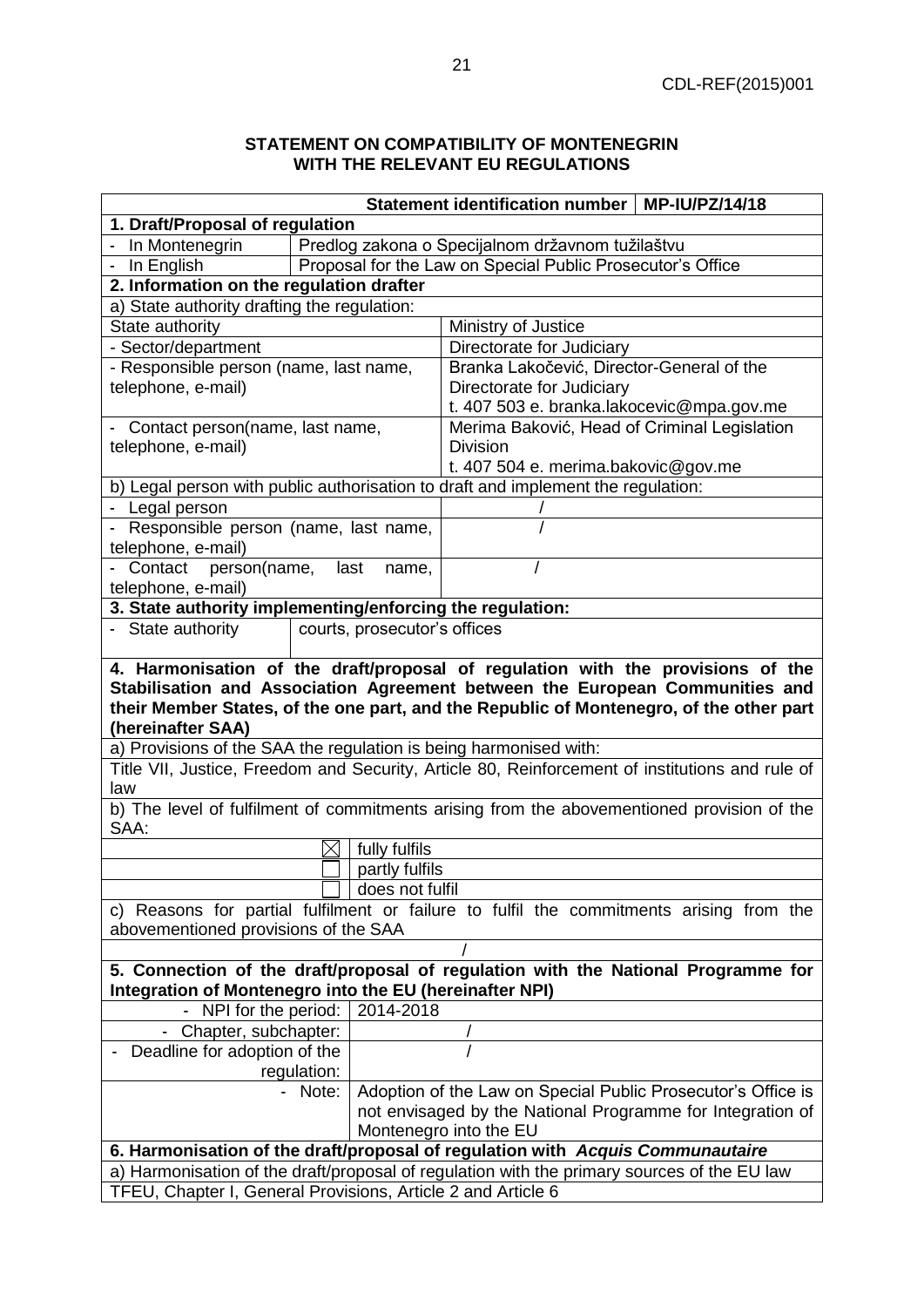Charter of Fundamental Rights of the European Union, Title VI Justice, Article 47, Right to an effective remedy and to a fair trial

b) Harmonisation of the draft/proposal of regulation with the secondary sources of the EU Law:

There is no provision of the secondary sources of the EU law with which the proposal for the regulation could be compared for the purpose of ascertaining the level of its conformity c) Harmonisation of the draft/proposal of regulation with other sources of the EU Law:

There is no provision of this type of the EU law with which the proposal for the regulation could be compared for the purpose of ascertaining the level of its conformity

**6.1.** Reasons for partial harmonisation or failure to harmonise and the envisaged timeframe for achieving the full harmonisation:

**/ 7. Please note if there are no relevant EU regulation to provide the harmonization with /**

**8. Harmonisation of draft/proposal of regulation with other sources of the international law:**

The Convention for the Protection of Human Rights and Fundamental Freedoms

Council of Europe Convention on Action against Trafficking in Human Beings (2005)

Recommendation Rec(2000)19 of the Committee of Ministers to member states on the role of public prosecution in the criminal justice system

The Universal Declaration of Human Rights

the International Covenant on Civil and Political Rights

United Nations Convention against Corruption (2003)

United Nations Convention against Transnational Organized Crime (2000)

**9. Please note whether the mentioned sources of the EU and the international law are translated into Montenegrin language (translation to be provided in the annex):** 

**Abovementioned sources of international law are translated into Montenegrin language**

**10. Please note whether the draft/proposal of regulation from item 1 hereof is translated into English language (translation in the annex):** 

**Proposal for the Law on Special Public Prosecutor's Office is not translated into English language.**

**11. Participation of the consultant in preparation of draft/proposal of regulation and their opinion on harmonisation:**

The following experts of the European Commission participated in the preparation of the Proposal for the Law on Special Public Prosecutor's Office: Mr. Dragan Novosel, First Deputy Chief Public Prosecutor of the Republic of Croatia, Mr. Fabio Licata, judge of the Criminal Division of the Tribunal in Palermo, Republic of Italy and Mr. Carlo Alberto Giusti from the Ministry of Justice of the Republic of Italy.

| <b>Signature</b> / Authorised person within the<br>regulation drafter<br>Duško Marković | Signature / Minister of Foreign Affairs and<br>European Integration |
|-----------------------------------------------------------------------------------------|---------------------------------------------------------------------|
| Date: 1 December 2014                                                                   | Date:                                                               |
| (signed, stamped)                                                                       | (signed, stamped)                                                   |